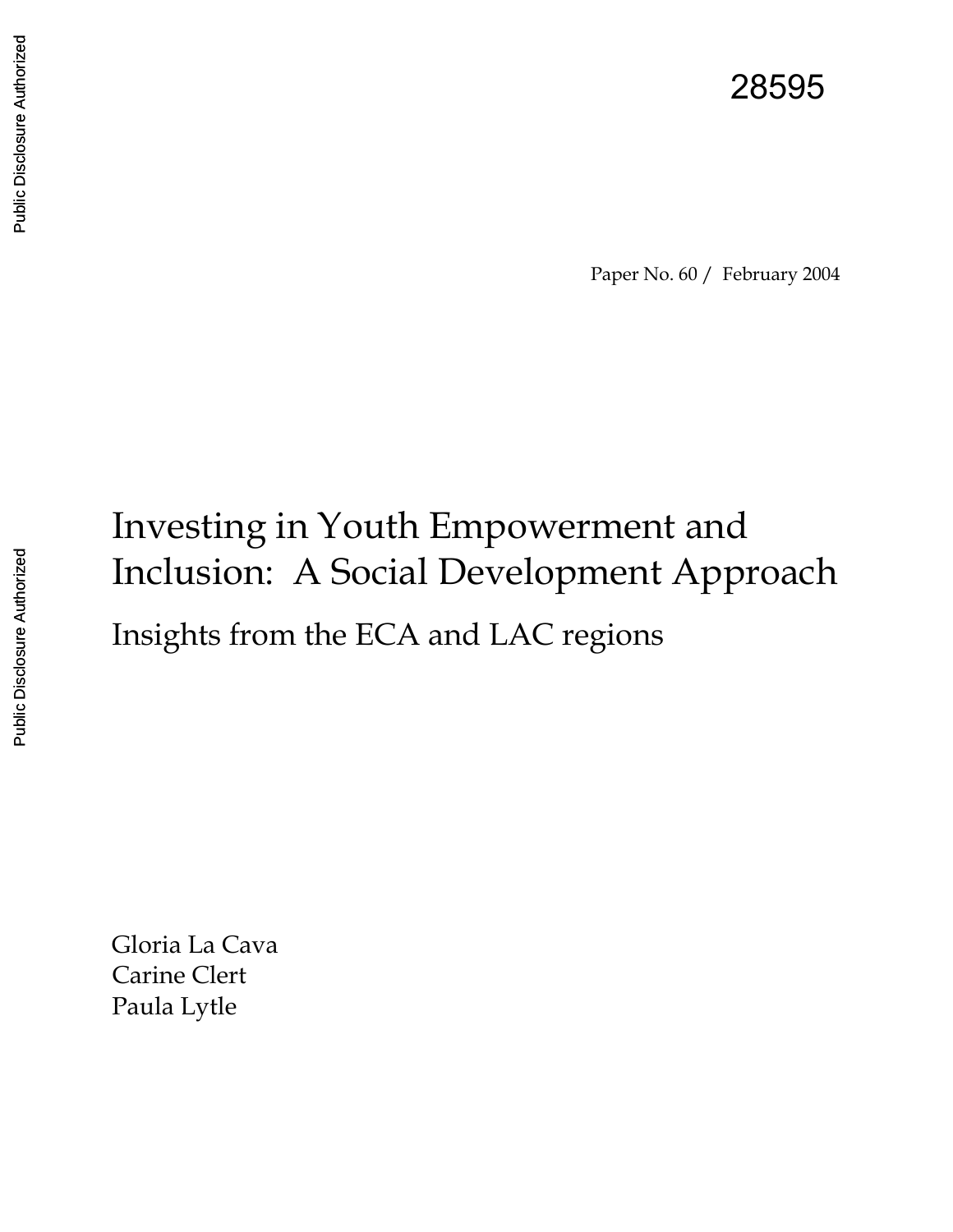Paper No. 60 / February 2004

# Investing in Youth Empowerment and Inclusion: A Social Development Approach Insights from the ECA and LAC regions

Gloria La Cava Carine Clert Paula Lytle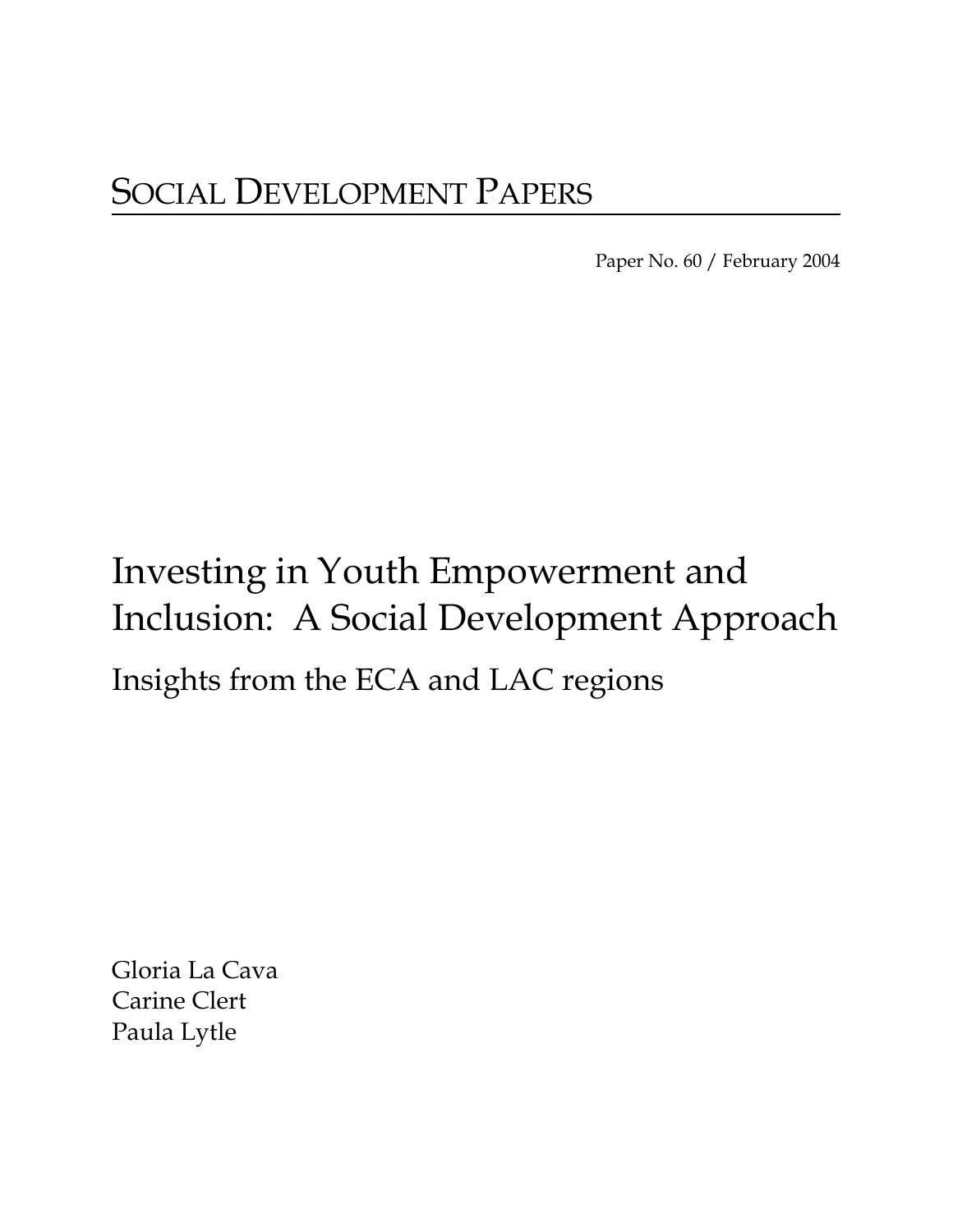This publication was developed and produced by the Social Development Family of the World Bank as a background paper for the Social Development Strategy. The Environment, the Social Development, and the Agriculture and Rural Development Families are part of the Environmentally and Socially Sustainable Development (ESSD) Network. The Social Development Family is made up of World Bank staff working on social issues.

Documents in the Social Development Working Paper series are not formal publications of the World Bank. They are published informally and circulated to encourage discussion and comment within the development community. The findings, interpretations, judgments, and conclusions expressed in this paper are those of the author(s) and should not be attributed to the World Bank, to its affiliated organizations, or to members of the Board of Executive Directors or the governments they represent.

For additional copies of this paper, please contact:

Social Development The World Bank 1818 H Street, NW Washington, DC 20433

Fax: 202-522-3247 E-mail: sdpublications@worldbank.org



Printed on Recycled Paper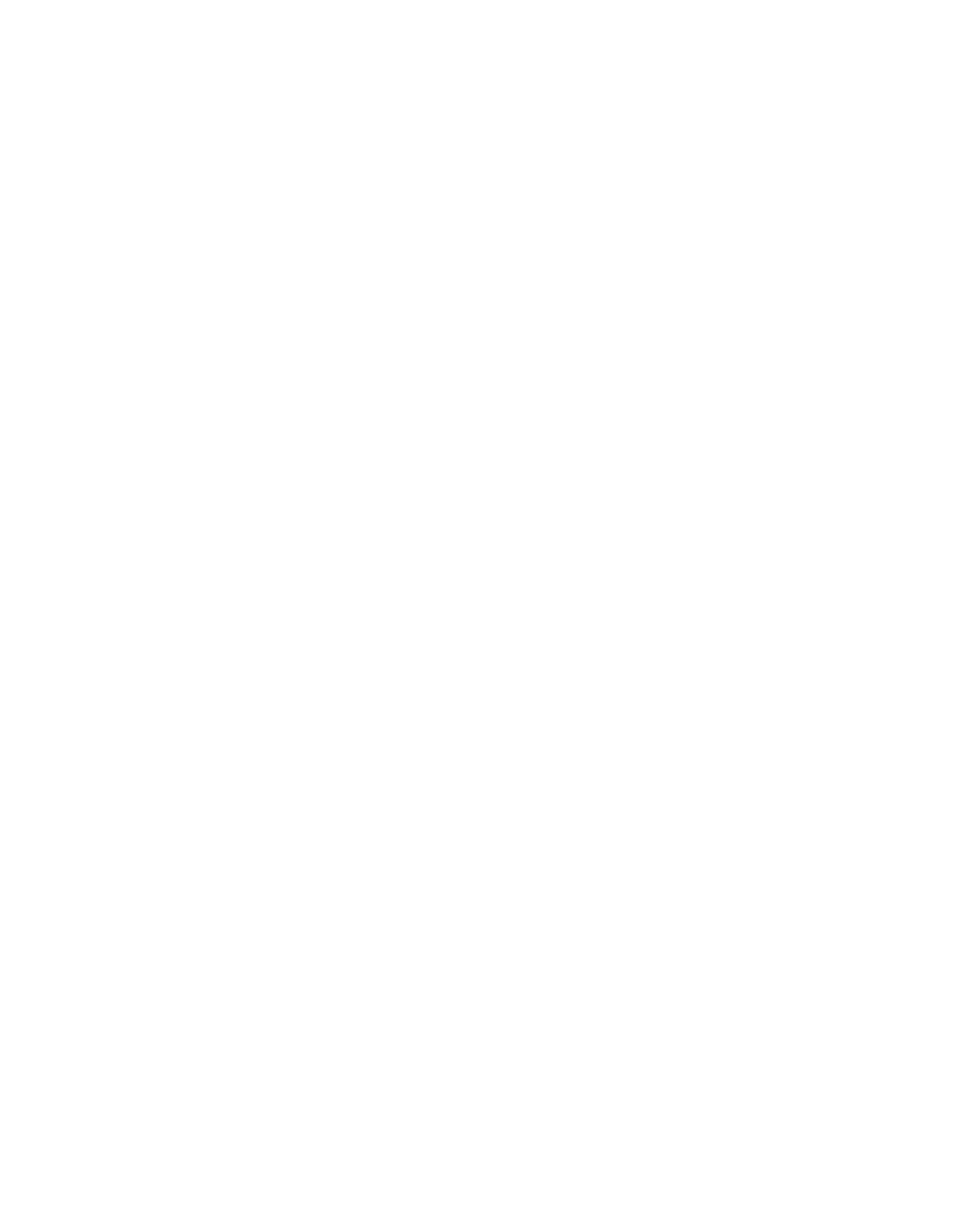## Table of Contents

| Box 6. The World Bank Social Development Initiative for South East Europe (SDI-SEE)  16 |  |
|-----------------------------------------------------------------------------------------|--|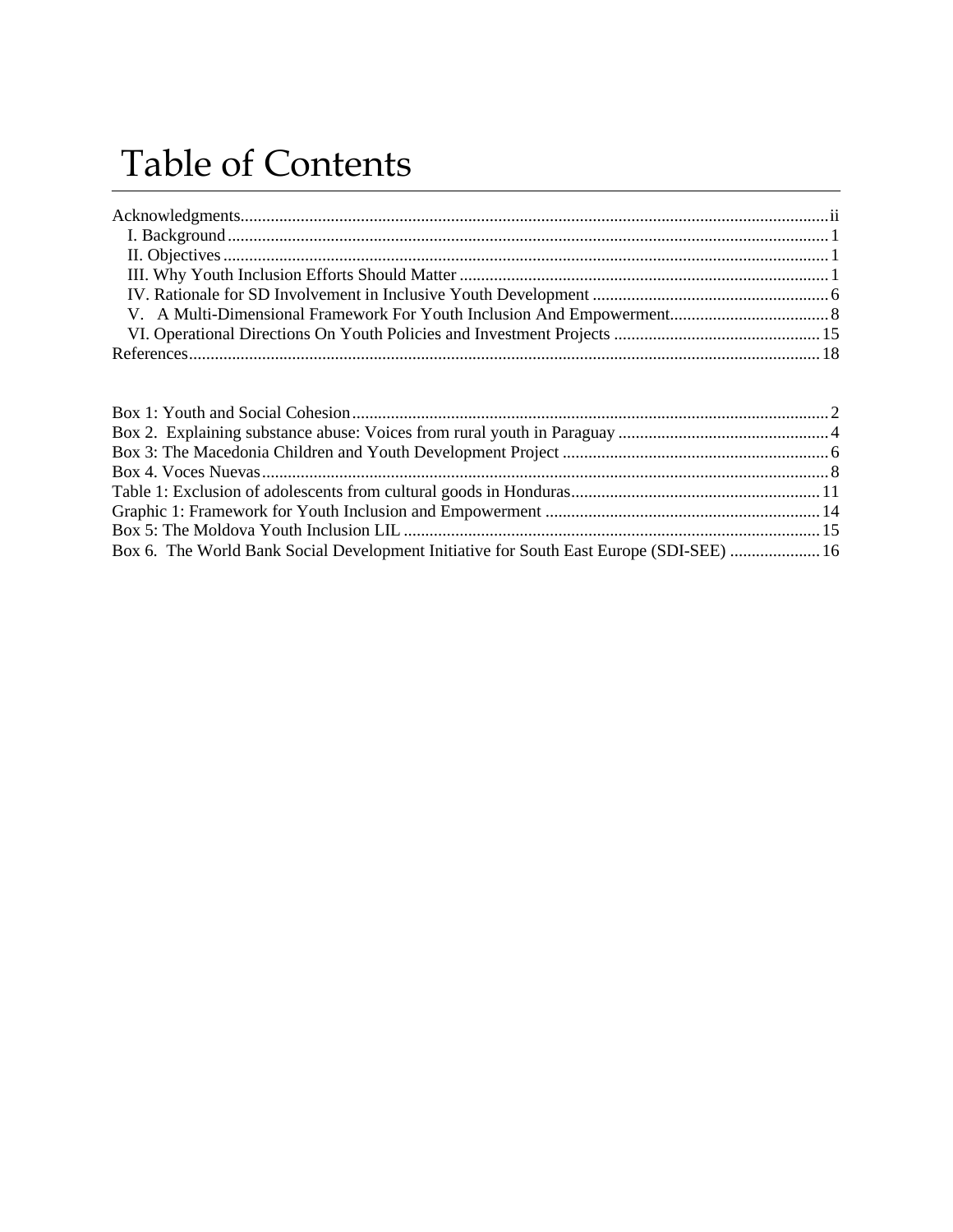### Acknowledgments

The authors would like to thank the following colleagues for their invaluable contribution: Steen Jorgensen, Shelton Davis, Alexandre Marc and Sue Matzen for strategic support; Estanislao Gacitua Mario, Maria Donoso Clark, Maria Valeria Pena, Maria Elizabeth Dasso and Yolanda Avila (LCSEO) for sharing their work on youth in Paraguay, Argentina, Honduras, Trinidad &Tobago, Peru, Brazil and Guatemala. Research assistance of Carla Avellan and Mertixell Martinez is gratefully acknowledged.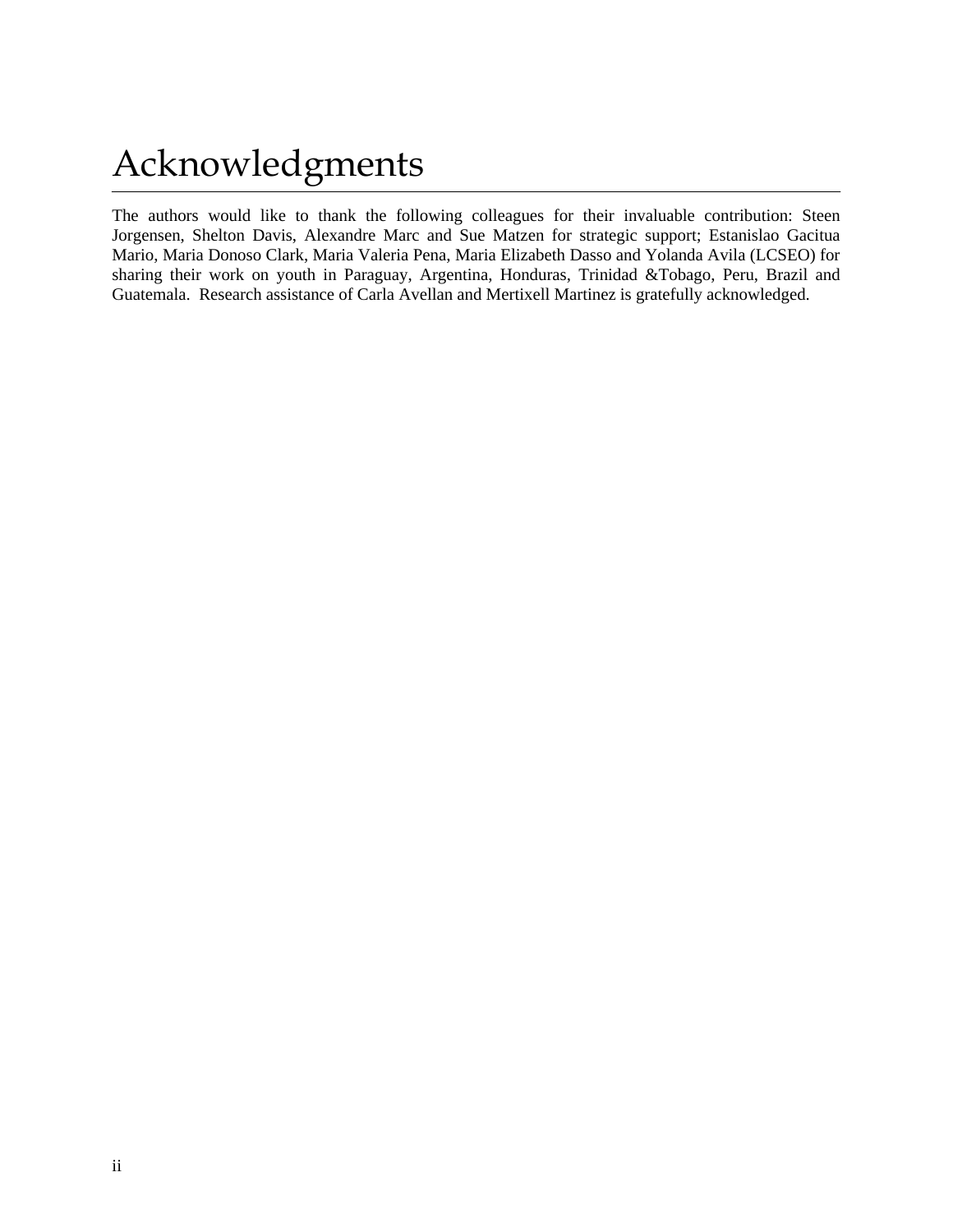### **INVESTING IN YOUTH EMPOWERMENT AND INCLUSION: A SOCIAL DEVELOPMENT APPROACH**

#### **I. Background**

This paper mainly focuses on the ECA and LAC experiences, yet globalization and relatively greater access to information have made youth everywhere more aware of the opportunities they lack, not just in terms of unemployment<sup>1</sup>. For example, much as in Bosnia-Herzegovina, 51 percent of older youth in Arab countries express a desire to emigrate to other countries, usually in the West, due to their dissatisfaction and lack of opportunities.<sup>2</sup> Everywhere, from Kabul to Nairobi to Tirana young people desire more access not just to job opportunities, but to a better quality of life, including leisure, information and entertainment. Everywhere they resent being marginalized in decision-making processes and are eager to have greater control over their lives. Unless these gaps are addressed, conflict, violence and a missed generation for global development will be the costs of neglect that more developed societies will also pay one way or another. These circumstances have policy implications for all World Bank regions, and in particular for the achievement of the overall mission of Social Development as "societal change which leads to equity, social justice and inclusion"<sup>3</sup>.

#### **II. Objectives**

l

This paper is an input to the Bank-wide Social Development Strategy currently under preparation, and draws from the global youth strategy paper, also prepared by Social Development as a contribution towards the Children and Youth Strategy**<sup>4</sup>** . The SD anchor requested the SD teams who have been active in the relatively new domain of youth development, namely the ECA and LAC teams, to share key lessons from their analytical and operational experiences. These lessons yield interesting insights into the rationale, the value-added and the scope for the contribution of social development to inclusive youth development. This paper does not aim to provide a comprehensive review of processes and practices of exclusion affecting youth in ECA and LAC, nor of existing responses. However, key issues and relevant examples will be provided.

The paper argues that putting the empowerment and inclusion of young people on the "radar screen" of the research and operational agenda of the SD family will be extremely valuable for effective preventive strategies to encourage a more equitable, sustainable and secure future in our client countries.

#### **III. Why Youth Inclusion Efforts Should Matter**

<sup>&</sup>lt;sup>1</sup> Generally speaking, the definition of youth utilized in this paper relates to the four MDGs, covering youth from 15 to 24 years. The authors also acknowledge that childhood and adulthood are defined within different cultural contexts in which the age range for youth may vary.

<sup>2</sup> United Nations Development Program, *Arab Human Development Report* 2002, p. 30

<sup>&</sup>lt;sup>3</sup> World Bank Strategy for Social Development: from Commitment to Results, Draft August 2003.

<sup>4</sup> La Cava and Lytle, *Youth: Strategic Directions for the World Bank (2003)*,

www.worldbank.org/childrenandyouth2003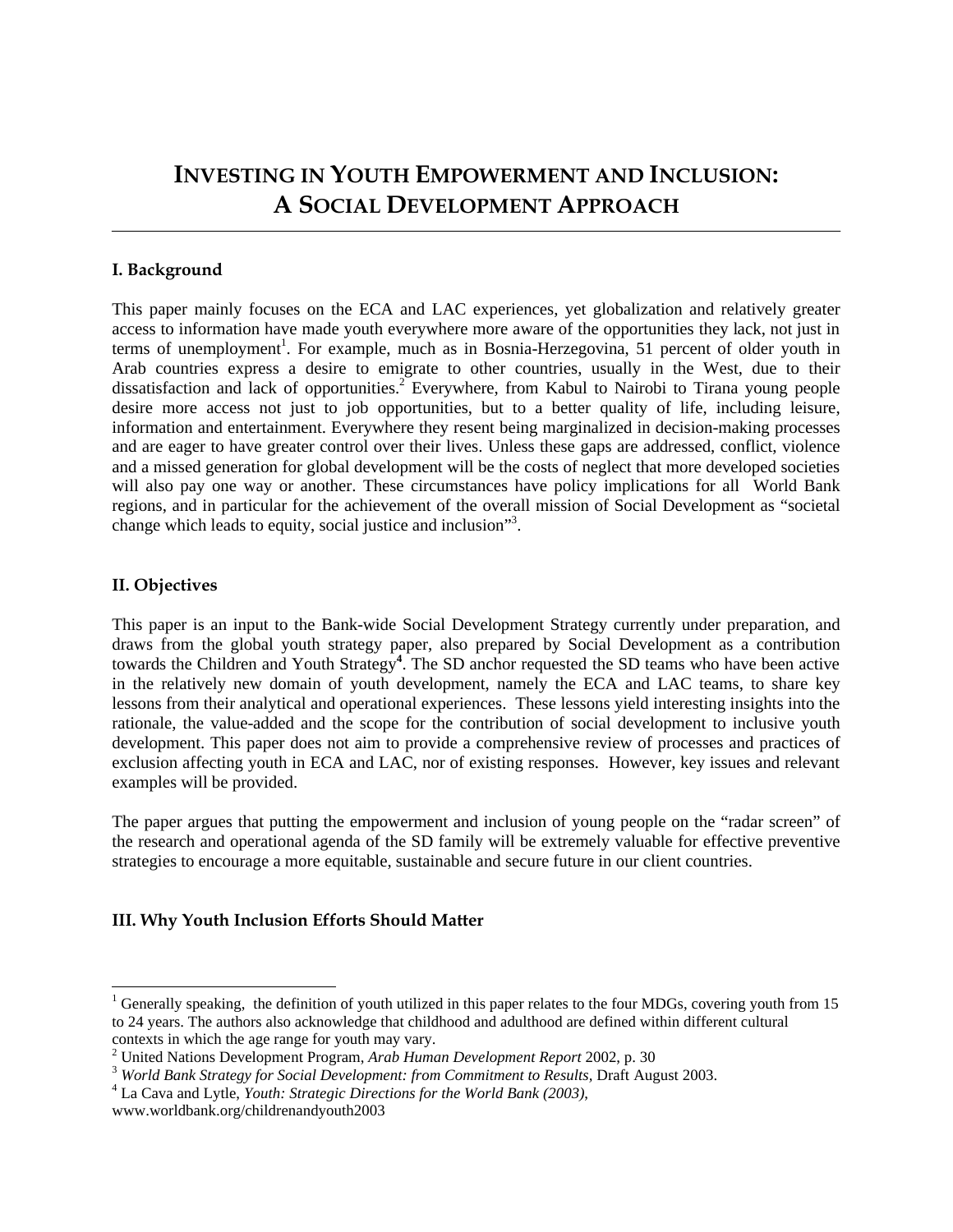#### **1. From a demographic standpoint, youth represent a large proportion of the human capital of developing and transition countries.**

In 27 countries of *Central and Eastern Europe and Central Asia*, youth, defined as those young people between the ages of 14 and 25 years old, constitute 16 percent of the population (65 million). The proportion of youth is lowest in the Baltics (1 in 7 persons) and highest in Central Asian states (1 in 6). Taken together with the age groups 0-14, young people make up 38 percent of the region's population, ranging from 55 percent in Central Asia to 33 percent in the Baltics. (See Appendix 1). In *Latin America and the Caribbean*, youth stand for 19.5% of the regional population, that is 10% of the global youth population. The forecast for 2010 is that youth will count for 18% of the regional population (Quintana, 2002:6)). The proportion of youth is very high in certain LAC countries, such as Paraguay, with 59 % of the population under 24 years old. $<sup>5</sup>$ </sup>

#### **2. Youth can be potential agents of positive economic and social change.**

In post-conflict countries, youth, in some cases, have been agents of social change. One of the most visible examples in *ECA* is the grassroots mobilization of resistance to the Miloševic regime by the

student movement Otpor. In certain areas, the movement linked its political opposition with a focus on poverty in Serbia. In Kragujevac, local Otpor activists distributed bread to pensioners as a means of illustrating the dire economic situation in the region, and some continue to focus activism on improving the

| <b>Box 1: Youth and Social Cohesion</b>                                       |  |  |
|-------------------------------------------------------------------------------|--|--|
| In Gornji Vakuf / Uskoplje, the Youth Center (Omladinski Centar) created in   |  |  |
| 1996 by international NGOs has played an important role in reestablishing     |  |  |
| contacts between the Bosniac and Croat communities, and bringing closer       |  |  |
| divided leisure associations. two ethnic mountaineering clubs have organized  |  |  |
| their first common excursions in the year 2000 has had positive consequences  |  |  |
| even for the activities of the Youth Center, as a representative of the Youth |  |  |
| Center describes.                                                             |  |  |
| Source: Rognia Local Lavel Institutions and Social Capital Study World        |  |  |

*Source: Bosnia Local Level Institutions and Social Capital Study, World Bank 2002.*

economy, even after the political change. In Bosnia-Herzegovina, certain youth groups have worked slowly and gradually towards ethnic reconciliation. In Mostar, youth arts programs and a youth-run radio program have brought together Bosniacs and Croats in the divided city. Elsewhere in the country a few dormant youth organizations have been revitalized, either with the support of international organizations or via local initiatives (see box). More recently, following the Rome conference, Bosnian youth activists organized a Youth Parliament, a venue in which the various youth organizations met to discuss strategy, and initiate a lobbying effort directed towards the development of a youth policy. These examples indicate possible avenues for future activities.

Traditionally, *LAC* countries saw youth as mere beneficiaries of public policies and as part of development problems. Rodriguez (2002:220), one of the major Latin American experts on youth development recently argued that youth should now be seen as "part of the solution to development challenges". Decision-makers should recognize youth as "strategic agents of development" in view of at least two main factors, the demographic transition and the emerging knowledge economy. The current youth cohort is the biggest ever in LAC history. Young people tend to be more equipped than adults to take leadership on new Information and Communication Technologies (ICTs). Rather than stigmatizing youth, public policies should empower them by opening spaces for their creativity and their generous contribution to development (ibid).

**3. However, few of these youth have access to secure economic, social and political opportunities and assets, which could help them to fulfill their potential.** 

<sup>&</sup>lt;sup>5</sup> Against 45% in Argentina and Chile (BASE, 2002).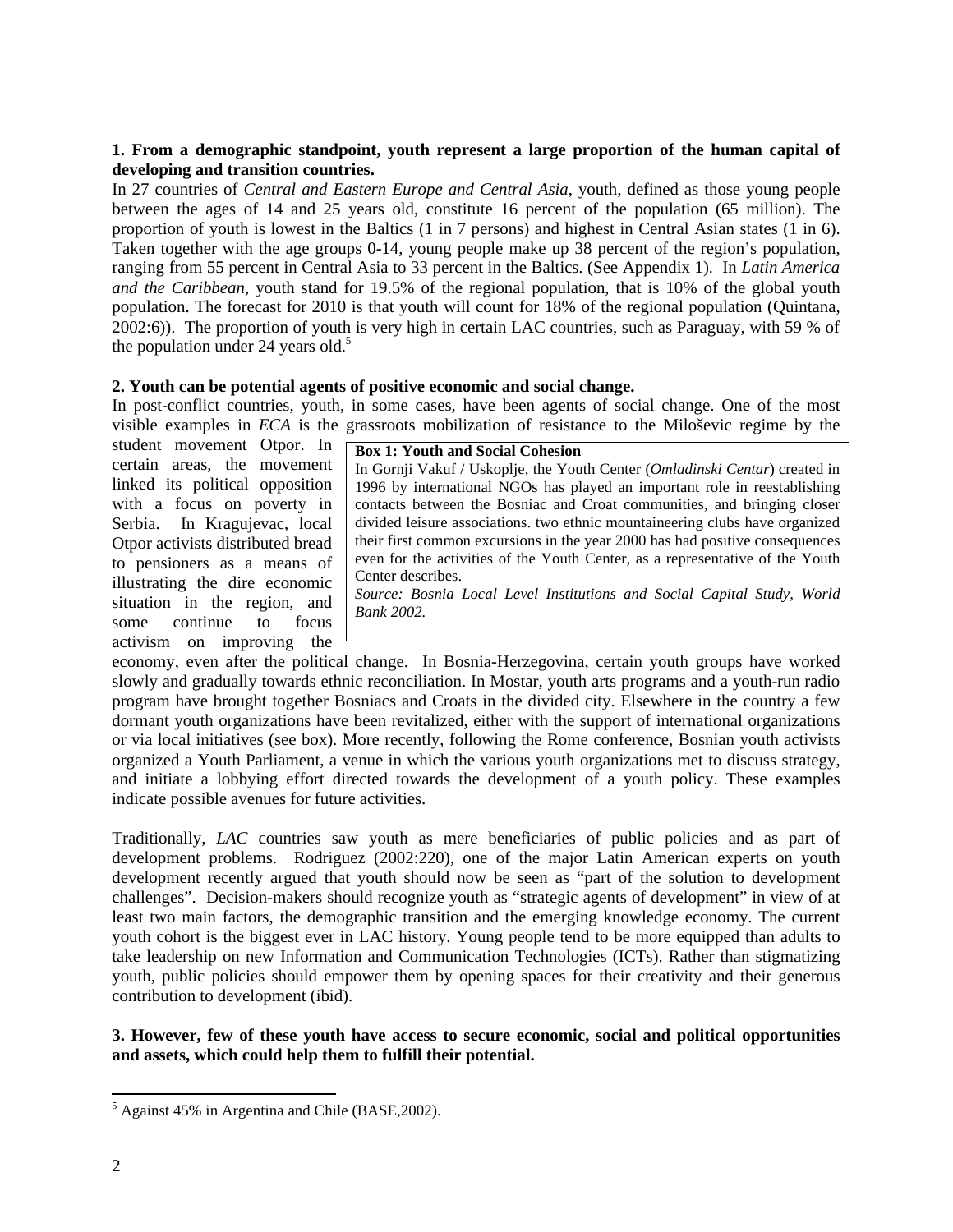- **The proportion of youth who are neither employed nor in education is high.** Out of the entire juvenile population (age 14-25) of the ECA region (some 65 million people in all transition countries), 27 % (18 million) are neither in education nor employed.<sup>6</sup>
- **Youth employment** is characterized by higher levels of exclusion than the general population. In ECA, figures from 1998 show widespread unemployment, with an estimated 8 million (out of 65 million) youth looking for work, but unable to find it. Youth unemployment rate for 18 of the 27 transition countries stood at 30 percent, 15 percentage points higher than the overall unemployment rate. In LAC, youths are extensively affected by unemployment, accounting for half of the total unemployed population (Quintana,2002:7). Moreover, this trend of unemployment among the young is increasingly rising. Most Latin American youths either do not have enough "educational capital" to have access to comfortable job positions nor the necessary "social capital" especially important for the first-time job searchers.
- **Education cannot act as factor of ascending social mobility.** In transition countries, 9 million youth or a third of the population aged 15-18 years old is out of school. Most countries allow students to leave school as early as 15 years old with the completion of basic education, and some in Southeastern Europe require an additional year of education.<sup>7</sup> In Central Asia, evidence suggests there is a increasing number of children who do not even complete primary education. Research in the West has found strong correlations between leaving school at an early age and unhealthy behaviors, and there is also a risk of long-term social exclusion of these youth. In the LAC region, a significant proportion of youths abandon school before reaching secondary education. In 2000, **almost half** of 20 year-old LAC youth had not completed **secondary school,**  and the proportion rises to 3 out of 4 in rural areas (Quintana, 2002:7).
- **Youth disadvantage also includes other dimensions, which are harder to quantify**. Youth have psycho-social needs related to care, support, and guidance which are particularly relevant as they move from childhood to adulthood. These needs which can be difficult to meet in times of economic crisis and family breakdown. On an individual level, youth often lack positive role models, especially young men in conflict-affected countries. On a community level, the lack of structured opportunities is a dominant theme. Consultations with disadvantaged youth in both LAC and ECA underline their exclusion from cultural and entertainment opportunities and their feeling that poverty is boredom and idleness. This multidimensional nature of youth disadvantage is described in more detailed in analytical section IV below.
- **Finally, across regions**, **youth feel that their voices are not sufficiently heard** in the decisionmaking processes affecting their lives, ranging from family, community or national levels. At a Guatemala workshop organized by the WB, a young indigenous man argued: " *Our contribution was made invisible and this is why our self-esteem is so low."* Consultations with both Moldovan and Guatemalan youth also illustrate that access to information also emerges as a priority to them, especially for the poorest and most isolated youth. In Moldova, advanced factors for poor information included lack of published youth newspapers, prohibitive costs and power outages limit radio and TV viewing (Gomart, 2002).

<sup>6</sup> UNICEF- 2000- , p. 4, p.64

<sup>7</sup> UNICEF, 2000, 3, 53-55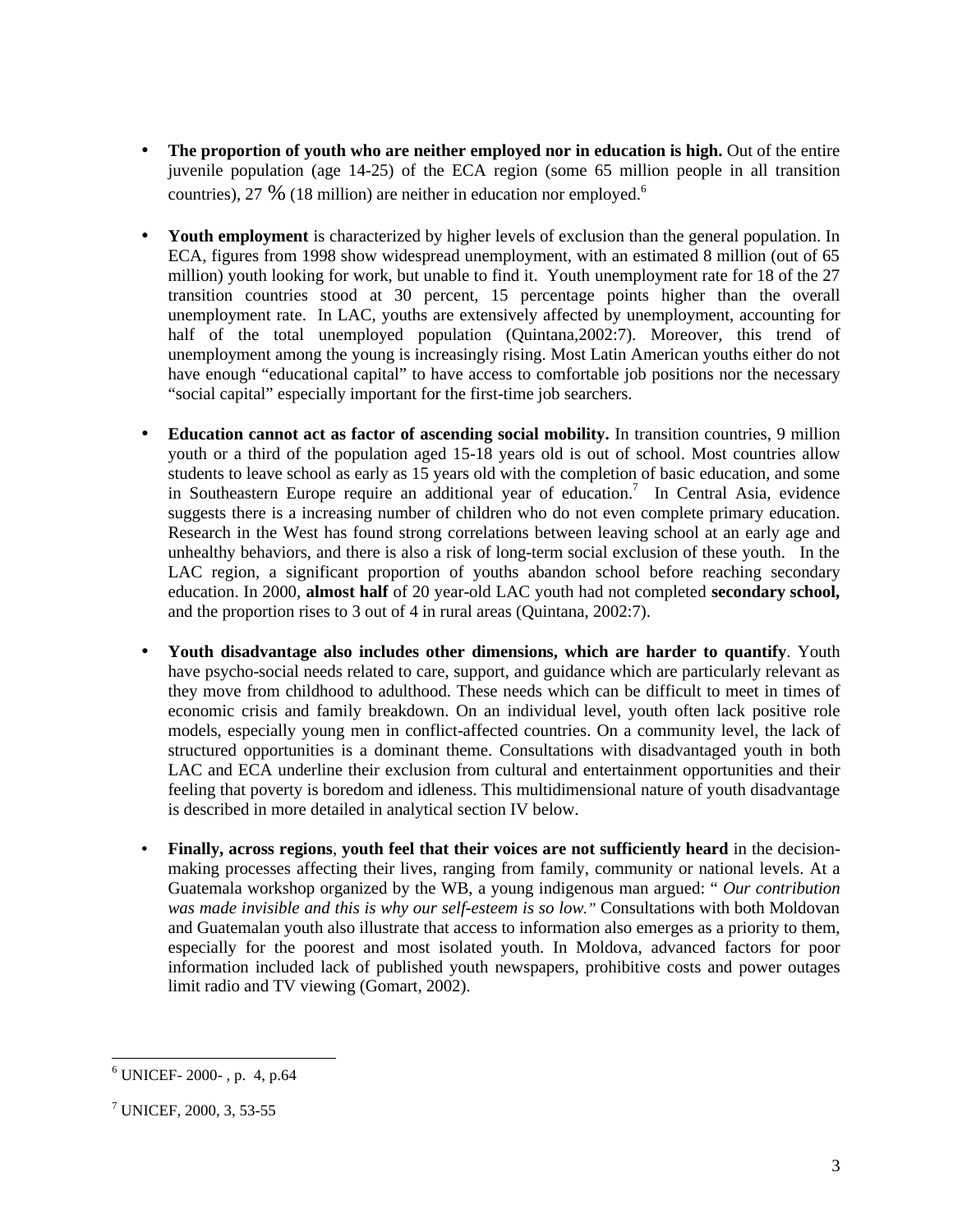**4. The first consequence of youth marginalization is increased vulnerability.** Young people who are subject to poverty, unemployment, lack of access to social opportunities, and lack of support are at high

risk to both themselves and society as a whole, as detailed in section 5 below. The combination of lack of opportunities and poor access to information create high risks for youth themselves, as their coping strategies often are associated with risky behaviors, as illustrated below.

• Across regions, internal and external migration is a major coping mechanism for young people. In the ECA region however, migration can take dangerous forms, as young women are particularly vulnerable to **human trafficking**. 8 An estimated 175,000 persons are trafficked from Central and Eastern Europe and the CIS annually -- that is, up to 25 percent of the 700,000 to 2 million people trafficked around the world annually.<sup>9</sup>

**Box 2. Explaining substance abuse: Voices from rural youth in Paraguay**

Focus groups with youth from rural settlements (*asentamientos campesinos)* showed how youth aspire to friendly and safe spaces where they could entertain themselves in a healthy manner, as opposed to market-driven entertainments such as alcohol or drug consumption.

**"***Drinking alcohol … is way to have fun, to spend time (BASE,2002:55)*

**"** For spending so much time on the street, youth take on bad habits. They get together to drink, smoke and they do this because in many cases they can't study or work " (ibid:56)

*" I don't see that it (the government) provides healthy spaces for entertainment . They don't prepare youth for getting entertained without alcohol and drugs."* (ibid)

 *"They do not /teach us that youth has rights. They show us what entertainment there is out there. It seems that we are told.. here youth can consume alcohol... This isn't the way to provide us with leisure activities.... We have the right to have a space, there is lots of space but we don't have one" (ibid). SOURCE: BASE 2002*

• Feelings of marginalization can also lead to extreme negative outcomes and despair, as reflected in the increase in the number of **suicides** in some countries, **particularly among young males**. Among 24 transition countries, suicide rates were higher in 1998 compared to 1989 in 16 countries. Rates more than doubled in Belarus and Turkmenistan where incidence was still low.<sup>10</sup> In Central Asia, suicide has become the third most common cause of death after heart disease and respiratory illness. According to Djurat Umargaliev, Director of Psychiatry at the Uzbek Ministry of Health, the young are particularly vulnerable to suicide as their inexperience makes them ill-equipped to deal with the current economic and social difficulties. In the year 2000 for instance, Djizak (pop. 1 mil.) registered 40 suicides; 70 percent were male (Kuehnast,2002).

- As described above, youth complain of "idleness" and lack of attractive and safe entertainment activities. It is in this context that alcoholism or substance abuse have emerged as a coping strategy for many, as clearly illustrated in the case of rural Paraguay.
- Reliable data is still lacking in many countries on the exact dimensions of the HIV/AIDS crisis and other Sexually Transmitted Infections (STIs), but available evidence suggests high vulnerability of young people. In Moldova, HIV infection is spreading quickest through

<sup>&</sup>lt;sup>8</sup> The ECA Social Development Unit is currently preparing a scoping exercise (ESW) on the root-causes of the phenomenon in South East Europe and on the ways in which existing Bank operations could mitigate its significance, and this in line with the Bank regional priorities of poverty reduction, inclusion and gender equity. The East Asia region also called for the senior SD gender specialist to help preparing a Bank position paper.

<sup>&</sup>lt;sup>9</sup> The Central Intelligence Agency Briefing Report, 'Global trafficking of Women and Children, Assessing the Magnitude,' April, 1999, in IOM, 2000, 1

<sup>10</sup> UNICEF, 2000, 2, 24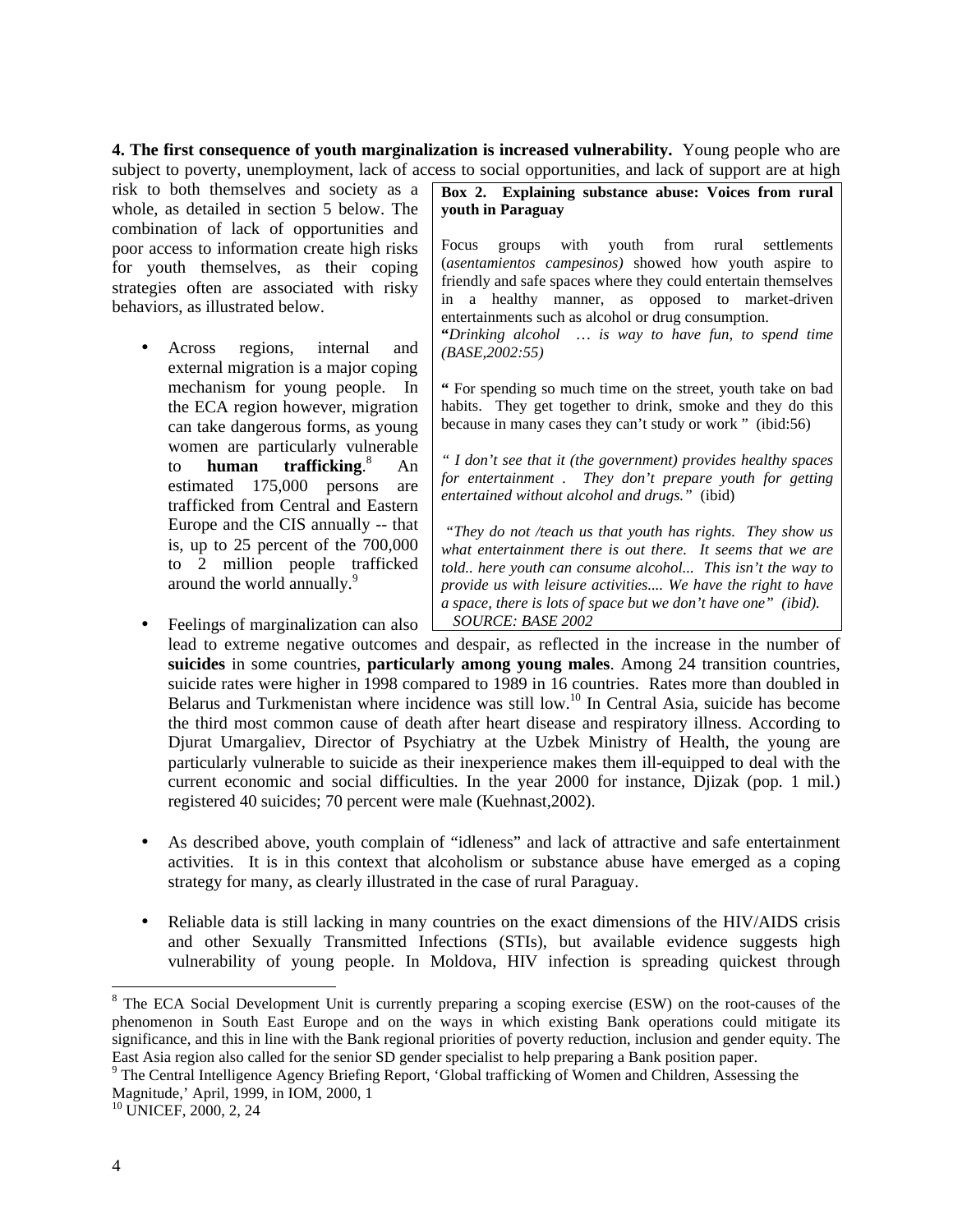intravenous drug use and unprotected sex, and is affecting young people at an alarming rate. In the LAC region, pregnancies and AIDS/HIV disproportionably affect youths coming from lowincome families. 29% of Brazilian men with **AIDS** are between 10 and 19 years old, 31% in the case of Honduras. In Guatemala, the risk of contagion is increased due to the fact that two out of three poor youths are not aware of what AIDS is. (Quintana, 2002:9).

- **The external negative costs of not investing in youth inclusion are also very high, putting at risk sustainable development. Economic survival tactics of the young, especially of young males, are paired with semi-legal activities, violence and crime.** Lack of productive outlets or idleness also leads some to engage in crime and violence as a way of creating some connectedness or peer identity. Conflict-affected countries are particularly fertile ground for these types of illegal behaviors, due to the breakdown of rule of law. The social, economic and financial costs associated with such behaviors are high and often exceed the cost of preventive and remedial interventions, as illustrated in the calculations made for certain Caribbean  $countries.<sup>11</sup>$
- **Youth exclusion can lead to conflict.** Studies show that countries with a youth "bulge" and few economic avenues open to the young are much more vulnerable to disruption and may inadvertently allow terrorist activities to emerge.<sup>12</sup> Frustrated youth can be found to be involved in racist and ethnic violence. Recent reports by the Organization for Security and Cooperation in Europe (OSCE) fount that in Kosovo an increasing number of cases of ethnic violence are being committed by young males under the age of 18 years. Such statistics serve as a reminder that a younger generation without economic opportunities, increased poverty, and social and legal constraints represents a high social risk for any society.<sup>13</sup>
- The financial costs of not **preventing widespread propagation of sexually transmitted diseases and other diseases linked to substance abuse are high**. While there is lack of systematic research to confirm the efficacy of prevention efforts, there are logical reasons to believe that treatment programs of risky behaviors is much more costly than preventive action (Fontes, 1994-LAC). The African region already provides clear illustrations of the economic and financial impact of HIV AIDS.
- **Migration of youth generates remittances, but it also constitutes a major brain drain, which may threaten economic growth in the long term.** Through migration, an estimated 1 million youths aged 5-14 in 1989 have left the ECA region altogether. Only five countries have a positive balance for migration (UNICEF,2000). Armenia has lost an estimated 25 percent (or nearly one million people), Kyrgyzstan has lost 10 percent.. Among youth, the desire for emigration is overwhelming as it is often seen as the sole means of providing for a family and reaching their socioeconomic potential. In Bosnia for example, 63 percent of youth said they would readily emigrate. Latin American youths also massively take part in both intra-regional and extraregional migration flows. In 1997, 2.3 million Latin American and Caribbean youths were residents of the United States (Quintana, 2002:9).

 $\overline{\phantom{a}}$  $11$  Donoso (2000:ix) and Cunningham and Correia (2002)

<sup>&</sup>lt;sup>12</sup> Kuehnast, 2002. See also Jennifer S. Holmes, *Terrorism and Democratic Stability* (Manchester University Press, 2001).

<sup>13</sup> R. Jeffrey Smith, "Kosovo's Youth Blamed for Brutal Ethnic Crimes," *The Washington Post,* (1999): 1, 18, 20; Sommers, M., "Urbanization, War and Africa's Youth at Risk: Towards Understanding and addressing Future Challenges", USAID report, 2003.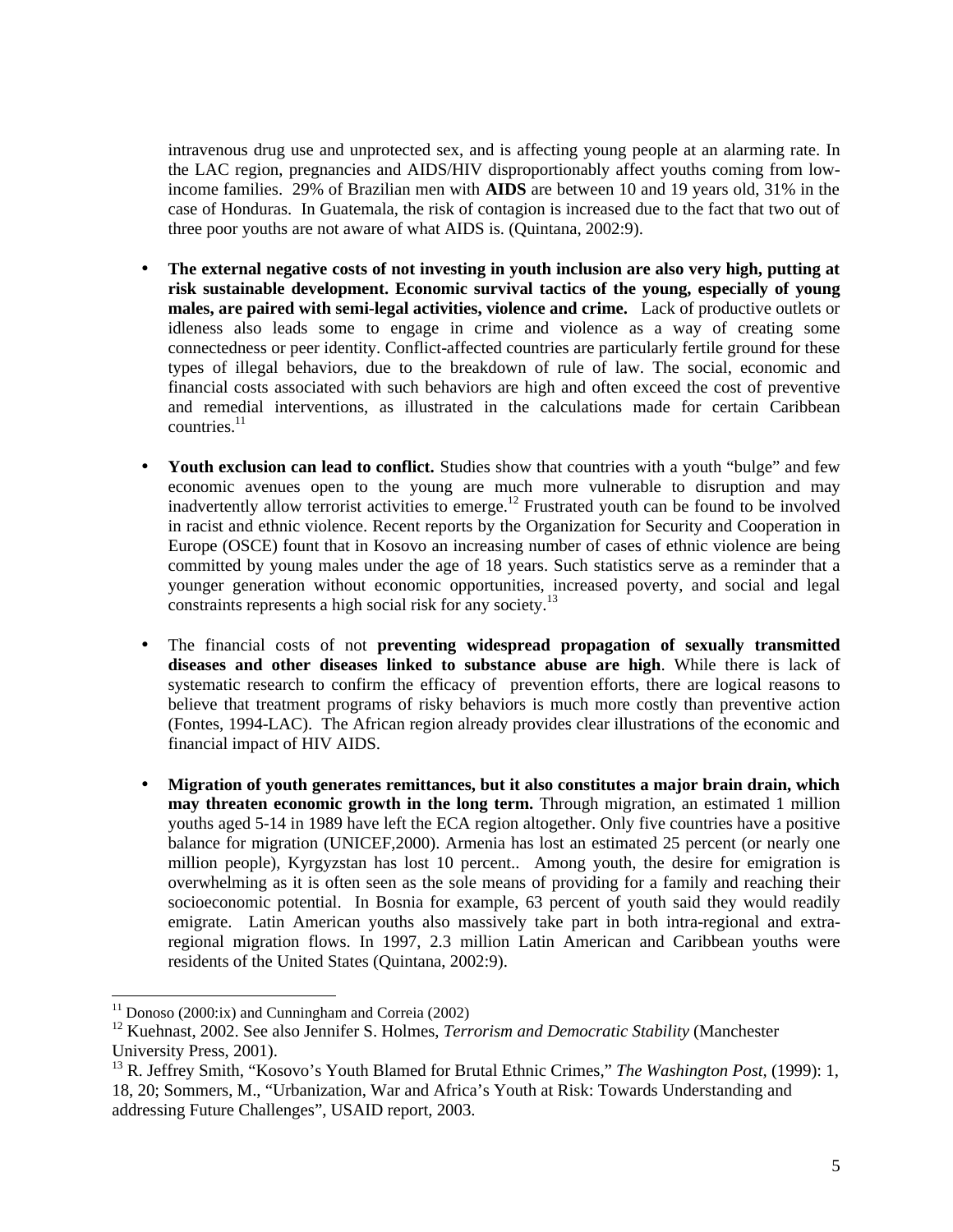• **Migration of young parents creates risks of neglect for their small children.** In Trinidad and Tobago, the proportion of youths living in two-parent families has declined dramatically, with serious implications for the environment of the child (Donoso,2000:8). "Youth in such families are often called barrel children because they receive financial support packages from abroad in place of a parent's day-to-day attention" (ibid).

#### **IV. Rationale for SD Involvement in Inclusive Youth Development**

The analytical framework and concluding sections of this paper will highlight the value- added and the scope for the interventions of the SD family. This section focuses on the reasons why we should be involved in the first place.

The SD family can learn from and build on a wide array of activities that have already been developed by the SD teams Bank-wide, and especially in the LAC and the ECA regions:

- Analytical activities include a series of valuable research papers on youth exclusion. LAC took particular leadership in this area with studies carried out in the Caribbean (Trinidad and Tobago), Central America (Honduras) and the Southern Cone (Paraguay, Argentina and Brazil). In ECA, upcoming activities include an ESW on youth in SEE (FY03-04) and a strategic note on human trafficking in SEE (FY03), which mainly affects young women. The Social Development Strategy for ECA also had largely expanded on youth marginalization in its chapter on social inclusion .
- Operational activities aiming at empowering youth through integrated approaches has been a hallmark of SD work, particularly because youth is one of those groups who has been largely excluded and falling within the cracks of sectoral project in HD and elsewhere. An important area of thematic overlap of the emerging youth work has been

#### **Box 3: The Macedonia Children and Youth Development Project** (US \$4 million Learning and Innovation Loan over 5 years)

aims to significantly increase social cohesion, through the integration of youth at risk from different socio-cultural backgrounds. In a conflict-affected country with youth unemployment estimated at nearly 70 percent, communitybased approaches to youth development (through activities disseminated in youth centers throughout the country, including rural areas) and institutional capacity building are the two main strategies being employed for youth empowerment and conflict prevention. Given the difficult circumstances faced by the formal educational system in Macedonia as in others South Eastern European countries, the project is developing an approach centred on non-formal education (life skills, livelihood skills, and peer education) which aims at short-term impacts to complement on-going efforts in improving the quality of formal education in Macedonia. Life skills include communications skills; decision-making skills; leadership skills; critical and creative thinking; skills for coping with emotions, stress and conflict and values clarification skills. Life skills aim at promoting responsible citizenship and life-long learning. Livelihood skills, increasingly recognized as an important requirement for better preparation of young people in securing employment, include job-searching skills, interviewing skills, leadership skills, entrepreneurial skills as well as specific marketable skills appropriate to the local economy. Linkages to private sector groups are being developed to provide apprenticeship and placement opportunities.

the conflict prevention and post conflict reconstruction, where youth are increasingly being regarded as key agents for the peace building process. Another important area is clearly CDD, given that the merging portfolio, for example in the ECA Region, combines broader youth policy issues with community-based approaches.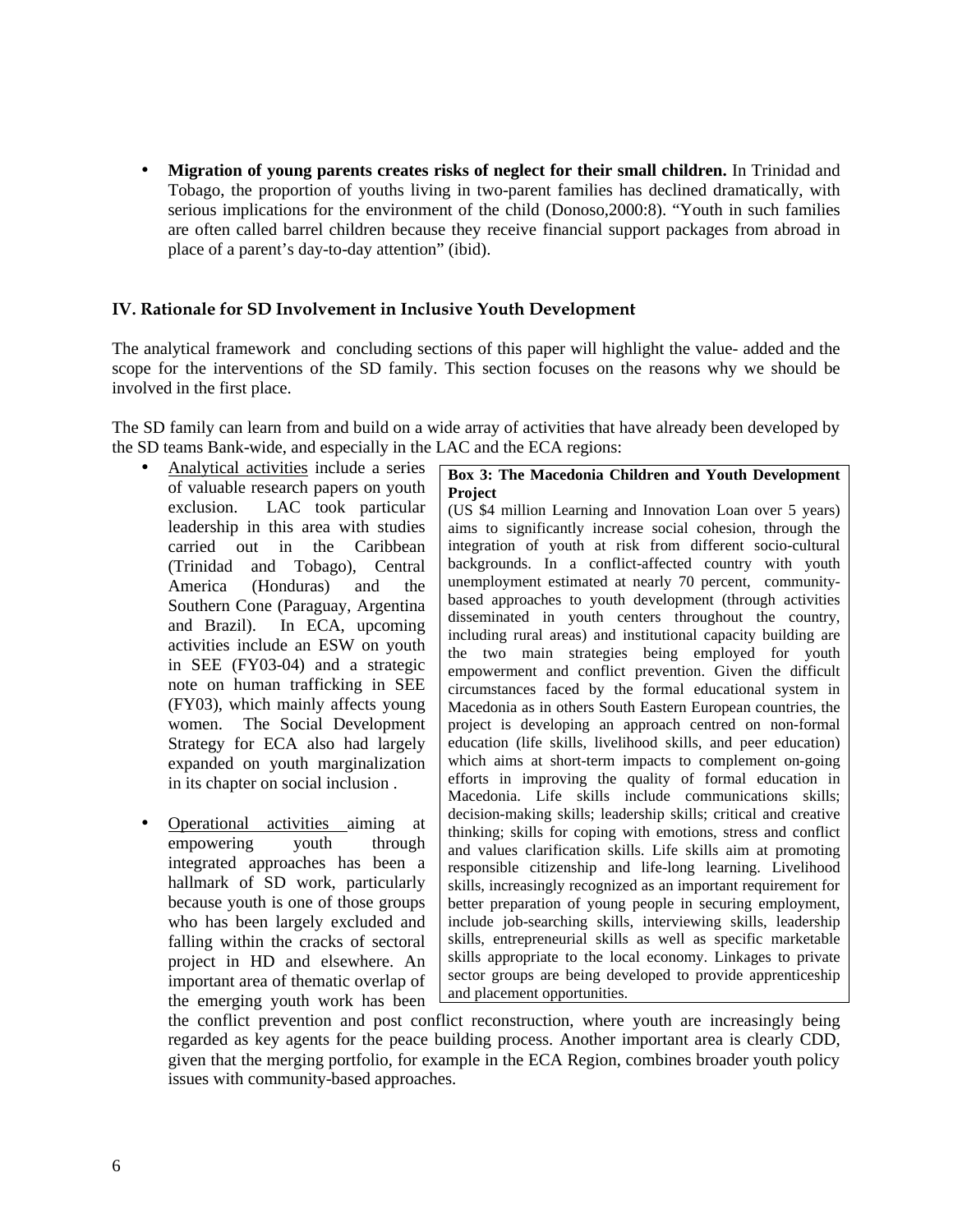- Upon the request of the Social Protection anchor, the Social Development Family has been requested to prepare the strategic directions for WB youth policy, as a contribution to the World Bank Children and Youth Strategy.<sup>14</sup> This lays out the foundations for a multi-dimensional policy and investment for youth inclusion and empowerment, and for an institutional partnership between SD and HD, especially on youth issues.
- Learning, participation and civic engagement activities are increasingly relating to youth. At the FY02 ESSD learning week, LAC and ECA organized an event on youth inclusion in conflict affected countries, which gathered foreign experts and allowed to share experiences. In close collaboration with UNICEF, the ECA SD team organized a Conference on Youth inclusion and empowerment in SEE which gathered youth, civil society and government groups from SEE. In LAC, voices of youth groups on youth policies were also heard through innovative initiatives in Guatemala and in Peru, through the civil society project *Voces Nuevas* (New Voices). A similar initiatives are now being replicated throughout the Bank, including the ECA Region. Finally, the SD ECA-led Multisector Team Learning initiative on ECA youth yielded important data on existing local knowledge base and client countries' responses to youth exclusion and vulnerability, using local consultant reports in Serbia, Taijikistan and Croatia, desk-based interviews (Ukraine, Latvia, Caucasus), stakeholder interaction workshops, and focus groups with youth (Moldova).
- Advocacy for the respect of human rights in World Bank activities is likely to become increasingly important for the Social Development Family. Although there is enough evidence supporting a strictly economic rationale for investing in youth, an SD engagement in the youth agenda can also effectively contribute to support the implementation of the *UN Convention on the Rights of the Child*<sup>15</sup> and the related rights-based approach developed by UNICEF. The rightsbased approach provides new content to the global concept of citizenship and advocates that young people should be given the freedom to express themselves and become involved in decisions that affect their lives. It implies a new way of thinking, as well as the development of institutional mechanisms to protect the rights of children and youth, hence the strategic partnership established by Social Development with UNICEF in South East Europe.<sup>16</sup>

<sup>&</sup>lt;sup>14</sup> La Cava and Lytle, 2003.

<sup>&</sup>lt;sup>15</sup> *The Convention on the Rights of the Child* was adopted by the General Assembly of the United Nations in 1989. This international human rights treaty covers every person under the age of 18 in the world, implying the equality of each individual as a human being; the inherent dignity of each person and rights to self-determination, peace and security. The Convention establishes new ethical principles and international norms of behavior towards children and youth, ensuring their civil, political, economic, social and cultural rights, and it calls on governments, even those with scarce resources, to take action to protect children's rights.

<sup>&</sup>lt;sup>16</sup> UNICEF-World Bank, *Youth in South Eastern Europe: Report of the Rome Conference on Participation*, *Empowerment and Social Inclusion*, June 2002, p. 14.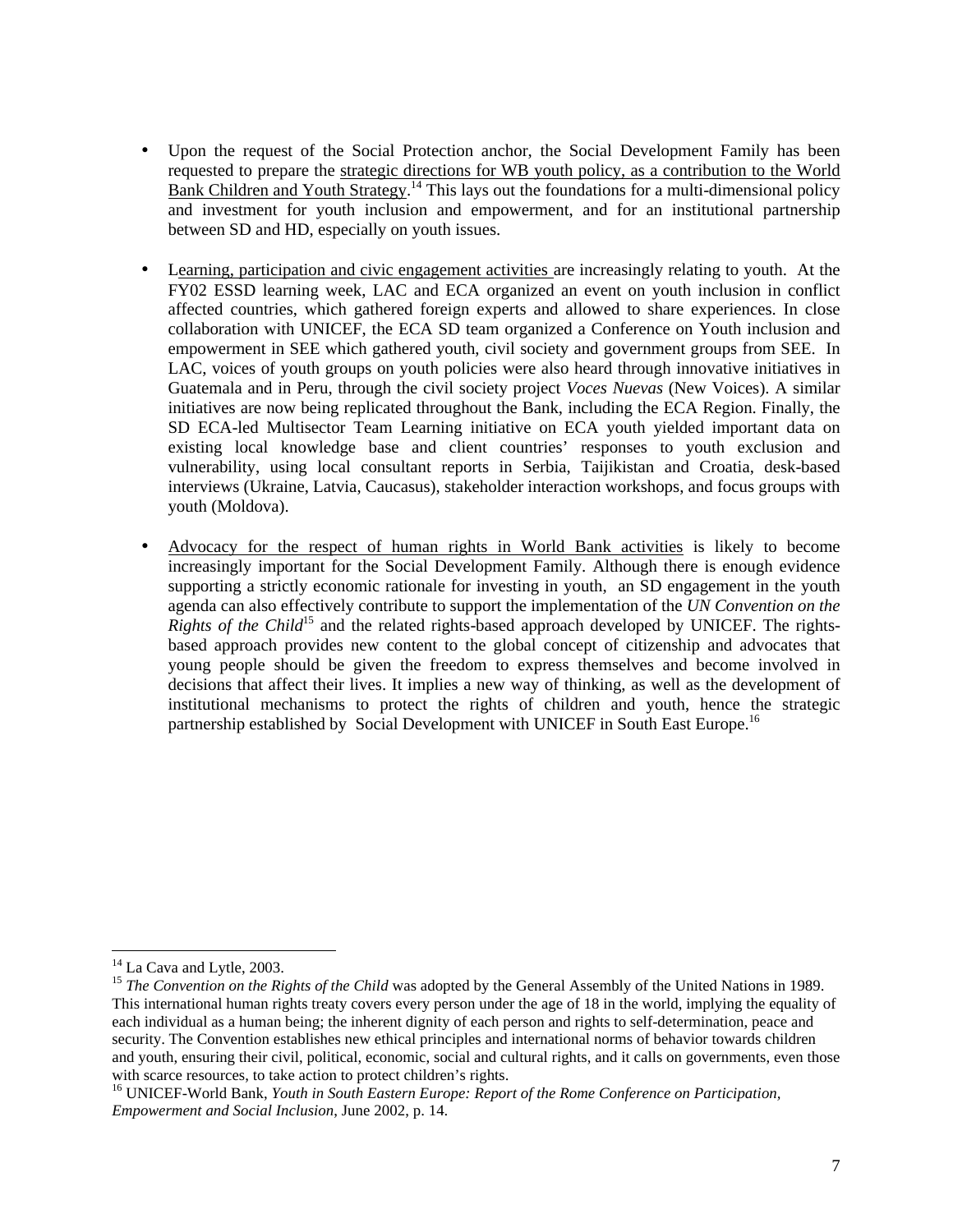#### **Box 4. Voces Nuevas**

New Voices work as part of the activities of the Civil Society Program in the Lima Office, which has as its main purpose to bring together a group of young people who are expected to become a consultative group for the WB staff. The youth group is expected to bring to the Bank fresh ideas and recommendation from their experience. The initiative includes the allocation of a meeting room for 6 months in the Lima Office where a group of 13 young professionals or university students come together. They have access to the internet and the WB's web, and are able to exchange ideas and propose projects and carried out talks with WB staff. Participants are selected through 50 local organizations that work with youth groups (including religious and youth groups, municipalities and NGOs). Currently, participants are preparing papers on their learning process, which, once concluded, will be presented during an information Festival in which Bank staff, other donors, and Government agencies are expected to participate. The main concerns of youth include job opportunities, training in information technology, access to credits and financial resources to implement youth projects and opportunities in political participation

#### **I. Main Outcomes –**

- Sharing knowledge youth and WB staff in Education, Poverty reduction, property rights, environment, natural resources, indigenous peoples, afro-descendant culture, basic health, social development and social accountability.
- Brown Bags Lunch discussion meetings on Education, the conversation was with the Vice Minister of Education; BBL about the income distribution and social justice with two WBG experts the LAC Poverty Specialist and the Legal Adviser; among other discussions.
- Production of working papers on the following issues: (a) Education using the methodology of the voices of the poor, (b) Reproductive Health; (c) Youth under violence; (d) Afros and Indigenous Youth; (e) Building bridges with Government and civil society organizations.
- Virtual Forum on public policies and youth, this virtual Forum used the site of the http://www.ventanancivil.org.pe
- Adjustment of the Peruvian experience to similar programs in Venezuela and Ecuador, and selective replication throughout other regions.

Source: Maria Elizabeth Dasso , Senior Civil Society Specialist (LCSEO)

#### **V. A Multi-Dimensional Framework For Youth Inclusion And Empowerment**

The main objective of this section, is to clarify the analytic perspective behind the vision of youth as assets in an inclusive environment. It also presents a policy framework that can inform a social development approach to youth development in a multi-dimensional and dynamic way.

#### **1. Analytic framework<sup>17</sup>**

The proposed approach combines a social inclusion perspective, aimed at getting the right environment for youth, with an empowerment perspective, emphasizing the role of youth as agents of positive change. The social exclusion perspective involves the identification of the interrelated dimensions and processes of exclusion that create the social disadvantage of youth in a particular context. This is a pre-requisite for (i) the development of inclusive policies aimed at the removal of institutional barriers and the enhancement of incentives to increase access of youth to assets and development opportunities, (ii) the process of youth empowerment, defined as the "expansion of assets and capabilities of young people to

<sup>&</sup>lt;sup>17</sup> Special thanks to Carine Clert's for her inputs into this section.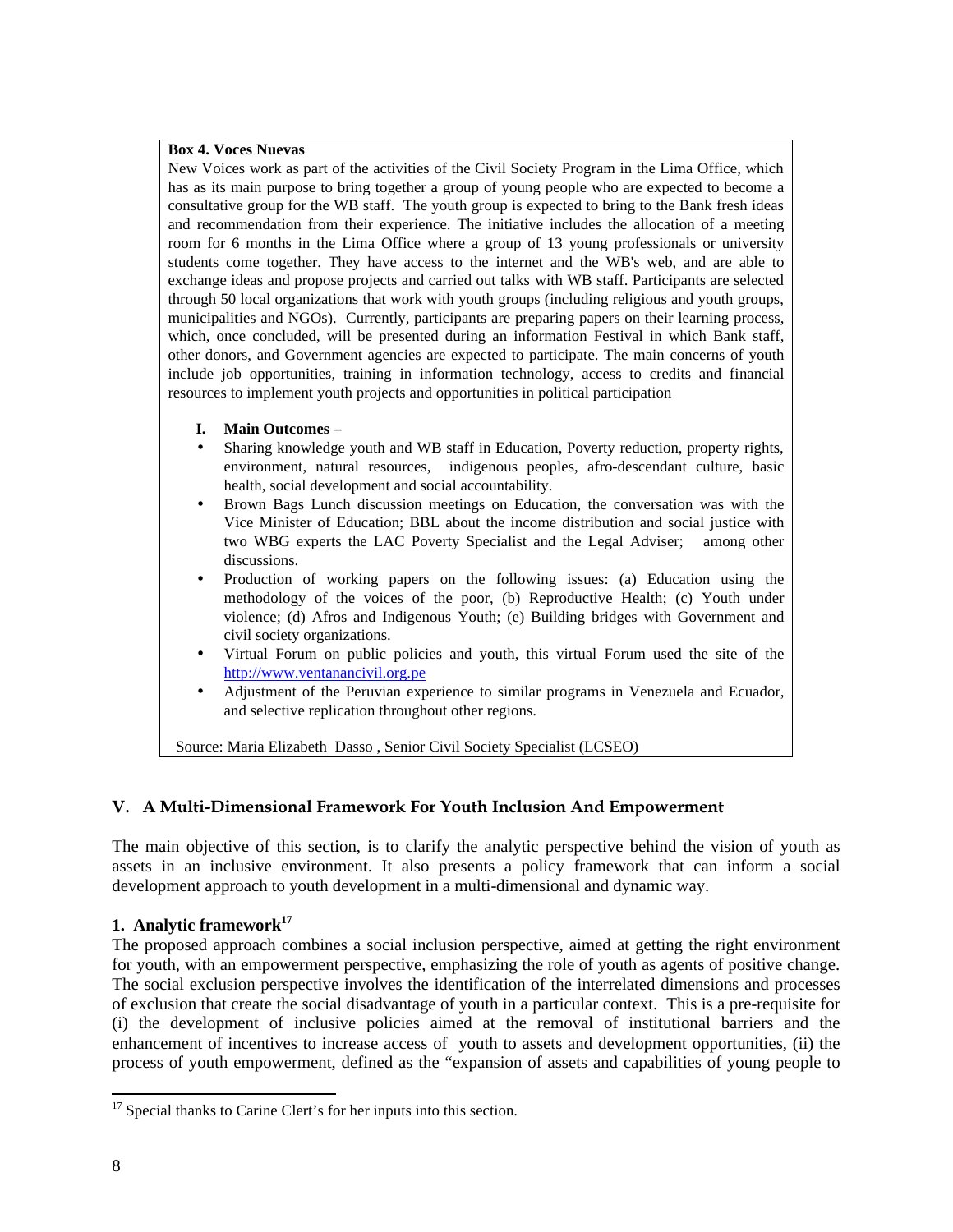participate in, negotiate with, influence, control and hold accountable the institutions that affect their  $\frac{1}{2}$  ives<sup>",18</sup>.

Against this background, it is proposed that SD teams working on youth in different regions and countries ask the following questions. Who are the most socially excluded youth? Which assets are important to youth? What are the main barriers or processes that prevent access of teenagers and young adults to these assets and what are the processes that seem to enhance these assets? Who are the key institutions and agents involved? What are the assets youth themselves bring to development? What are the economic costs of youth social exclusion?

#### **a) Who are the most socially excluded youth?**

Clearly identifying the incidence of such youth on the basis of gender, race, ethnicity, household composition and dynamics, physical or mental disability, as well territorial distribution should be a starting point for building the inclusion-empowerment *continuum*. In LAC, ECA as well as in other countries, those youth who are neither in school nor employed constitute a most excluded and at risk segment of the 15 to 24 youth cohort. Going back to school is not an option for many teen-agers as schools can be increasingly perceived as spaces of exclusion, with educational content that they find irrelevant<sup>19</sup>.

#### **b) Which assets matter for youth development & poverty reduction? - capturing multidimensionality**

Evidence found in both ECA learning activities and LAC analytical studies suggested the need to acknowledge the multifaceted nature of youth's experience and perception of marginalization. Recognizing multidimensionality does not mean setting out a catalogue of lacking assets but rather emphasizing the cumulative and complex processes involved. For instance, combined poverty and rural isolation typically influence access to information and youth-friendly spaces. However, it will be useful for future measurement and analysis purposes to spell out the key assets and opportunities (e.g. access to markets) which should be worthy of attention. These assets may be labeled as a) tangible assets and access to markets; and b) relational or intangible assets. **In simplified terms, the former can potentially lead to important outcomes related to income dimensions of poverty while access to intangible assets such as social capital or information can lead to positive outcomes in terms on non-income dimensions poverty**.

**Tangible assets and access to markets relate** to exclusion from or poor access to the labor market (unemployment, precarious employment); human capital (labor, education, health, malnutrition); physical assets (land, housing, basic infrastructure, durable and semi-durable goods) and financial assets (credit, savings). Related outcomes include the inability to generate (or benefit from) a sufficient and stable income and to have access to quality basic services in order to meet basic needs- all of which belongs to standard approaches to poverty. Existing evidence in ECA and LAC reports confirmed the importance of all those dimensions for youth development. It is particularly noteworthy that young adults (18-25) were found to lack access to crucial assets leading to self-employment opportunities, particularly land and credit. In Transition countries for instance, they are likely to have been too young to benefit from privatization of productive assets such as land and industrial equipment and other crucial assets such as housing (Gomart, 2002). In Paraguay, lack of access to land and other productive resources clearly

<sup>18</sup> UNICEF and World Bank, *Youth in Southeastern Europe: Report of the Rome Conference on Participation, Empowerment and Social Inclusion*, June 2002, p 29. Adapted from *Empowerment and Poverty Reduction: A Sourcebook*, The World Bank, 2002.

<sup>19</sup> See adolescents' life histories in Rampele, M., *Being Young in South Africa*, 2003.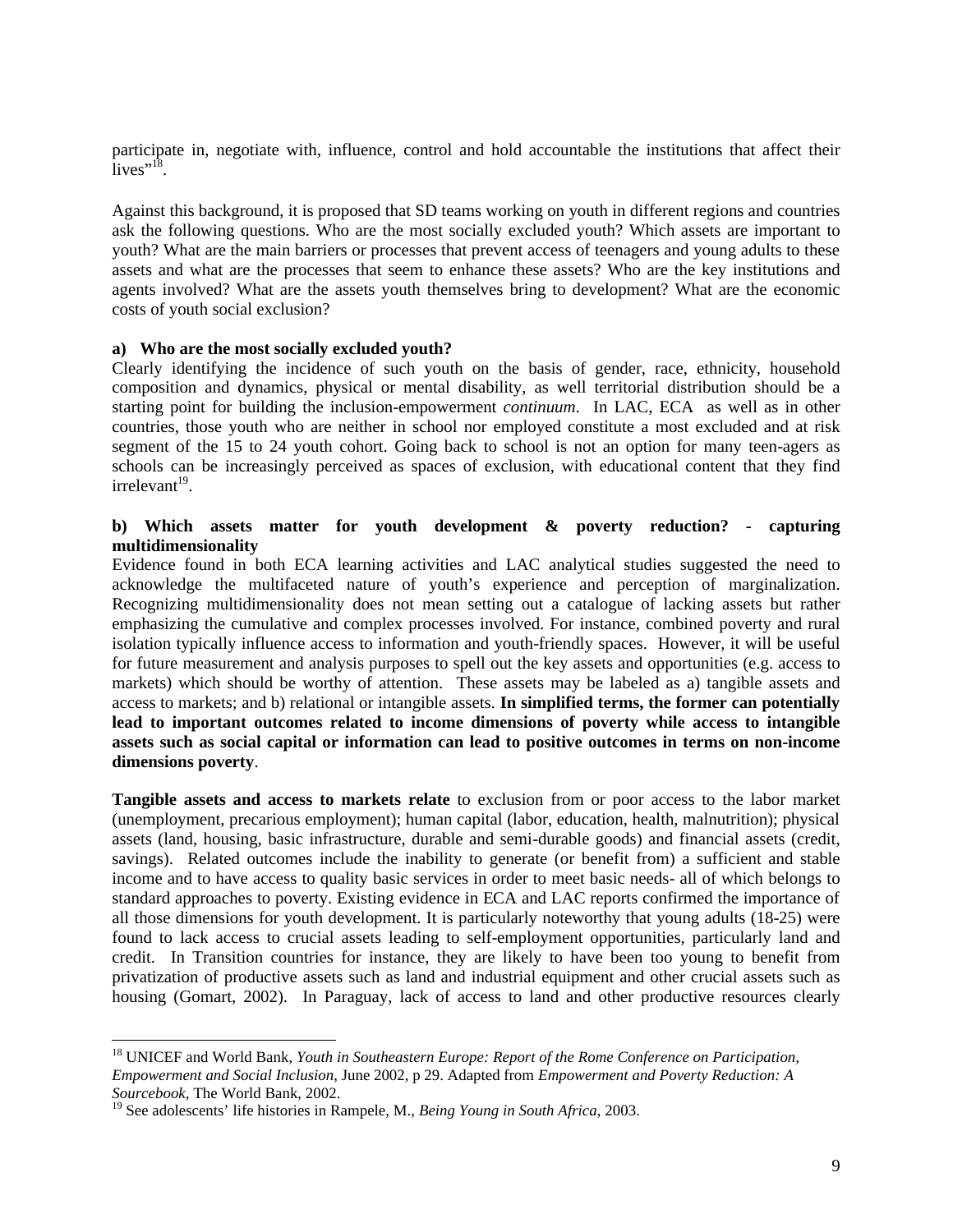affected young adults who were compelled to migrate. Marginalized urban youth often included rural migrants who found themselves in precarious situations (BASE, 2002).

**Access to less tangible assets also matter for youth development and inclusion, all of which can enhance positive impact on poverty reduction.** This paper suggests that SD teams include at least the four main following assets in their analytical framework, as summarized below.

- **Psycho-social assets should be fully taken into account.** They clearly relate to the emotional and psycho-social needs of youth, as they are in a transition age.<sup>20</sup> They include, first of all, selfesteem.<sup>21</sup> Low self-esteem may originate in an oppressive and elitist education system or in difficult family relations. This may in turn contribute to youth dropping out of school and/or simply seeking understanding and support among group of friends or street groups. Other psychosocial assets include access to care, emotional support and guidance.
- **Positive social capital also matters.** Both ECA and LAC evidence suggest that marginalized youth suffer from lack of, or a precarious insertion into extra-household social networks -or social capital<sup>22</sup> which could provide them with adequate support. Such support may be material or it may lead to better education and employment opportunities. As a learning note on Central Asia youth puts it: "youths in CA know how the informal rules of the game are played, and in most situations, they lack the social capital and resources to navigate the demands of this new terrain. They know that those peers who have the "right contacts" will pass their examinations and get the few well-paying jobs"(Kuehanst, 2002). Support can also be of a more emotional nature, which may help prevent risky behaviors. The poor quality of the relationship with key agents such as school teachers, welfare and care providers may be compensated by good support from street or youth centers' educators. The Paraguay youth study found a positive impact of such support on marginalized youth, particularly those young people who are neither employed nor in education: "youth may have low trust in institutions.. may not be studying , be unemployed.. but they can also avail themselves of networks of support (youth centers, significant adults) in which they can interact, feel oriented, learn and incorporate new attitudes/behaviors for positive action… The lack of youth policies supporting this and supporting the strengthening of such networks diminishes these chances to happen." (BASE,2002:16) Even worse, one may argue that the absence of such policies may create more incentives for young people to build up what some experts have called negative social capital i.e. referring to violent youth gangs $^{23}$ .
- **Safe and valued free-time cultural and entertainment activities were found to be important assets for young people.** In many transition countries, the economic crisis has also affected extra-curricular activities. Cultural programs and events that local communities used to provide for youth have been eliminated or drastically curtailed.<sup>24</sup> In Bosnia-Herzegovina, much of the

-

 $20$  It is not in the scope of this paper to review the theoretical analytical literature on adolescents psychology. However, important materials refer to the construction of youth identity (e.g. Erikson,1968) and youth culture.

 $21$  As young people repeat situations of failure or frustrations, their sense of identity becomes more fragile. This creates emotional problems such as feelings if sadness, depression, isolation or aggressive behavior (BASE,2002:18).

 $^{22}$  As outlined in WDR 2000, these social relationships can be usefully characterized as being of three types: bonding (relations with immediate family members and neighbors); bridging (relations with those from different socio-economic circumstances); and linking (access to those in positions of authority)

<sup>23</sup> Moser, C., "Urban Poverty and Violence: Consolidation or Erosion of Social Capital?", *Development in Latin America and the Caribbean*, Bogota' Conference, 1996.

<sup>&</sup>lt;sup>24</sup> MTL ECA youth local reports (2002): Croatia, Serbia, Moldova.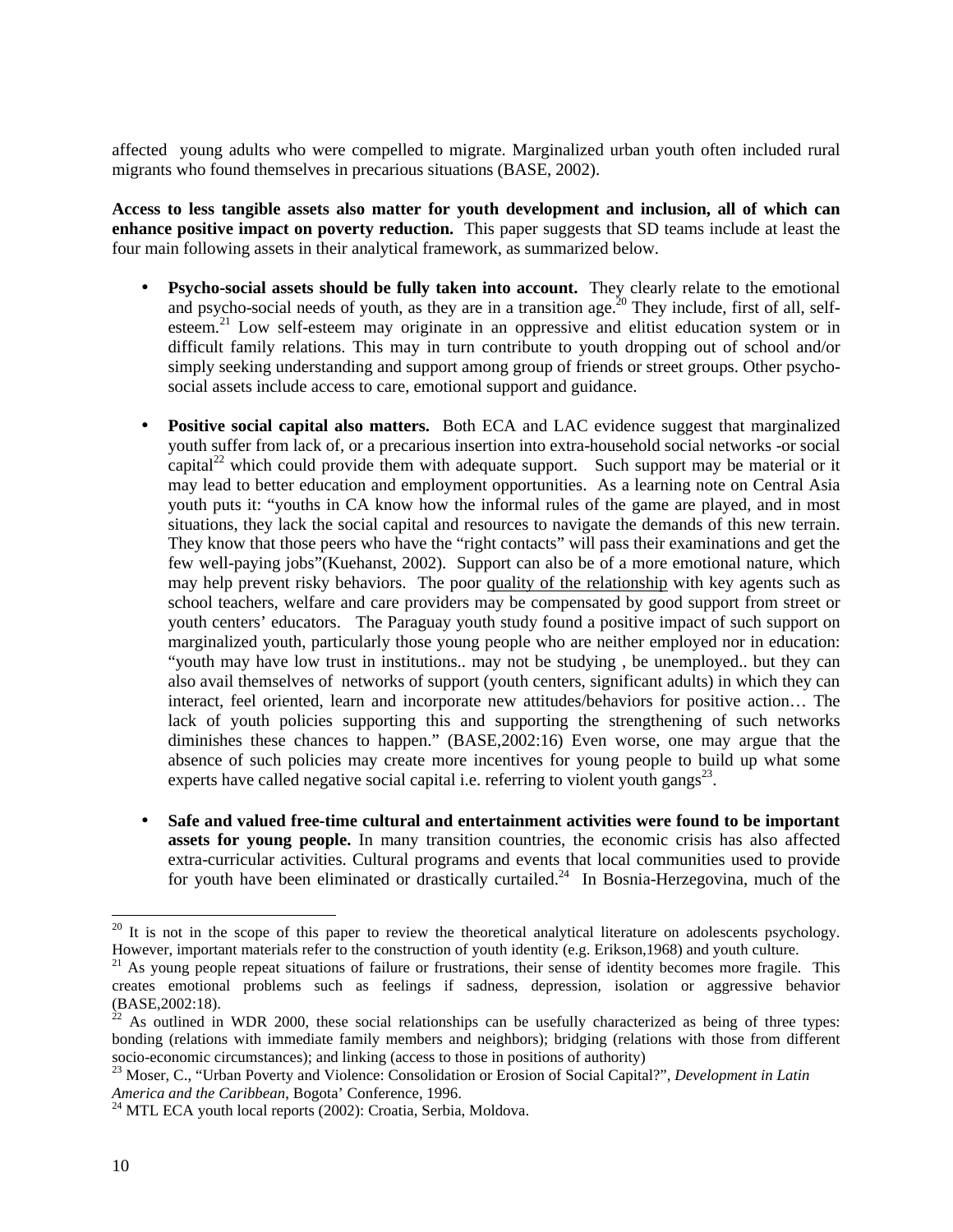public infrastructure devoted to youth activities was destroyed by the war or has been converted to other purposes subsequently.<sup>25</sup> School clubs now charge fees, and the state no longer supports sports and other cultural events. Rural families in particular, from CEE to Central Asia, complain that villages offer nothing to youth. In LAC, studies such as the one in Paraguay illustrate the frustration of youth with the lack of safe spaces, which in turn reinforces risky behaviors.<sup>26</sup> (BASE, 2002). Quantitative date from the study on Honduras youth is also revealing, as shown in table 1.

| of adolescents if om cultural goods in frondulas |                  |                 |  |
|--------------------------------------------------|------------------|-----------------|--|
| Proportion of young people                       | $(13-18)$ . Male | (13-18). Female |  |
| $(13-18)$ who never went to                      |                  |                 |  |
|                                                  |                  |                 |  |
|                                                  |                  |                 |  |
| A Pop concert                                    | 83.2             | 92.7            |  |
| A circus                                         | 34.7             | 49              |  |
| A Stadium                                        | 23.1             | 53.3            |  |
| A museum                                         | 65.2             | 69.1            |  |
|                                                  |                  |                 |  |
| A Cinema                                         | 15.5             | 22.9            |  |
|                                                  |                  |                 |  |
| A Theater                                        | 66.8             | 66.6            |  |
| A local cultural centre                          | 75.5             | 52.4            |  |
|                                                  |                  |                 |  |

Source: ESA,2002

• **More broadly, a final series of intangible assets relate to the domains of empowerment and rights**. Access to organizational or associative life was already discussed under the theme of social capital above. SD teams should also pay particular attention to access to relevant and quality information and to possibility to participate meaningfully in decision-making processes. The ECA Multisector Learning report clearly stressed that "without information youth feel disempowered to make the right choices, pursue opportunities, understand society and trends that affect them and keep government officials accountable" (Gomart, 2002:46-47)**.** Lack of information is a main obstacle to effective decision-making with regard to reproductive health, risky behaviors, education and employment.

An analytical perspective on youth inclusion should fully take into account the existence and the respect of citizenship and basic human rights for young people- including those present in the Convention for the Right of the Child. Key elements to be assessed include: exclusion from representation; denial of human rights- civil, political and basic socio-economic rights; and the impossibility of defending one's rights, through court action for instance.

#### **c) Which processes create or remove barriers to youth inclusion?**

l

For each specific context, the proposed analytical framework proposes to identify key processes and institutions, which restrict or enhance the access of youth to the key assets highlighted above. It advises to identify and analyze the positive or negative influence of key institutions and agents who are involved

<sup>&</sup>lt;sup>25</sup> See Voices of the Poor-Bosnia and the Local Level Institutions and Social Capital study. In the latter, many survey respondents noted the non-existence of services for youth as a problem.

 $^{26}$  These relational and socio-cultural dimensions often combine with material disadvantages, such being unable to afford extra-curricular activities or simply the right clothes to go out.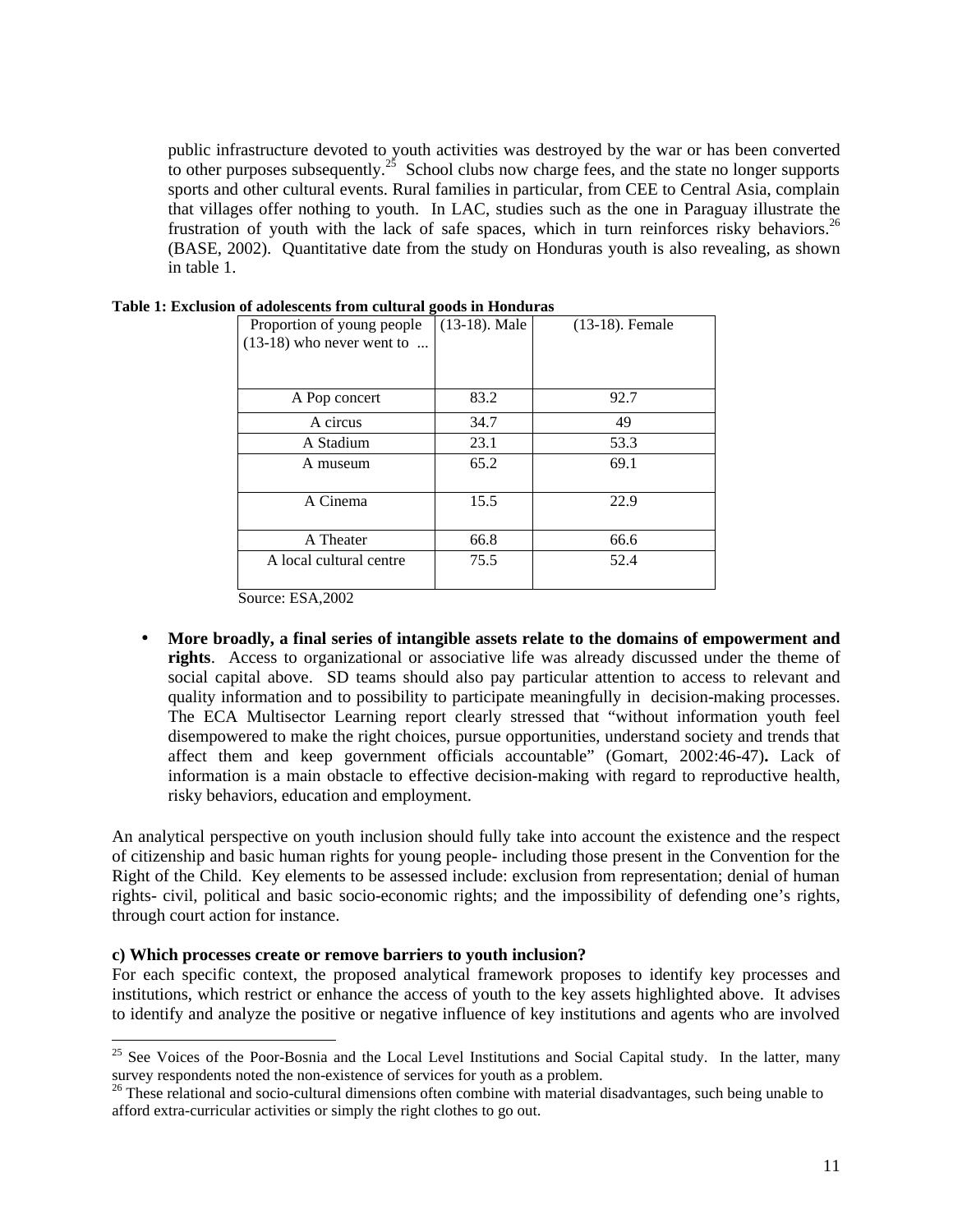in these dynamic processes. The policy relevant outcome of such analytical perspective is to identify areas for institutional reform and for empowering agents of change who may bring about more inclusive environment. Examples of exclusionary institutional processes include an oppressive education system with elitist rules, lack of sensitive micro-finance policies or more informal rules such as discriminatory practices against young girls.

#### **d) Who are the key agents and institutions involved?**

A number of agents should be identified but the following appear to be crucial:

- **Youth, as** agents of change in their own right for their community /society (e.g. peace-building efforts);
- **Family, both f**amily of origin and youth's own;
- **Local community**, including informal leaders;
- **State officials'** behaviors and stereotypes; This should include a careful screening of the behaviors of school teachers, police and judges towards youth;
- **State policies and institutions**, with explicit or implicit biases towards children and youth;
- **Youth-serving civil society associations;**
- **Religious groups** outreaching to youth, for example as service providers.

#### **e) What are the economic costs of youth social exclusion?**

World Bank studies are beginning to demonstrate that the risky behaviors of youth are costly not only to the youth themselves but to society as a whole. Quantifying such costs is extremely important for the policy dialogue with client countries and for making a case for investing in youth, as an economically sound approach for Government to take.

According the study *Caribbean Youth Development: Issues and Policy Directions* (World Bank, 2002), risky adolescent behavior has the following estimated costs.

- The net indirect costs over the lifetime of a single cohort of adolescent mothers is estimated to be over USD 2 million in St. Kitts and Nevis.
- School leavers in Guyana forego hundreds of thousand of dollars in net earnings over their lifetimes, costing the state thousand s of dollars in foregone income.
- Youth crime and violence in St. Lucia generates over USD 3 million in social indirect costs and USD 7.7 million in private indirect costs annually.
- A one percent decrease in youth crime would increase tourist receipts by 4 percent in Jamaica and by 2.3 percent in the Bahamas.
- The indirect private costs of AIDS deaths among those who contracted it during adolescence ranges from 0.01 of GDP in Suriname and Antigua and Barbuda to 0.17 percent of GDP in the Bahamas in just the year 2000.
- If female youth unemployment were reduced to the level of adult unemployment, GDP would be higher by a range of 0.3 percent in Antigua and Barbuda to 2.9 percent in Jamaica.

A similar exercise is currently being undertaken as part of the study *Youth Inclusion and Empowerment in South Eastern Europe*.

#### **2. Options for Youth Policy**

The social policy literature on social inclusion clearly shows how values and assumptions influence policy priorities and methods to tackle the marginalization of different social groups. Public policies to youth development also illustrate such an influence. In a schematic manner, Public policies for young people can be divided into three broad categories: (1) preventive policies, (2) curative policies and (3)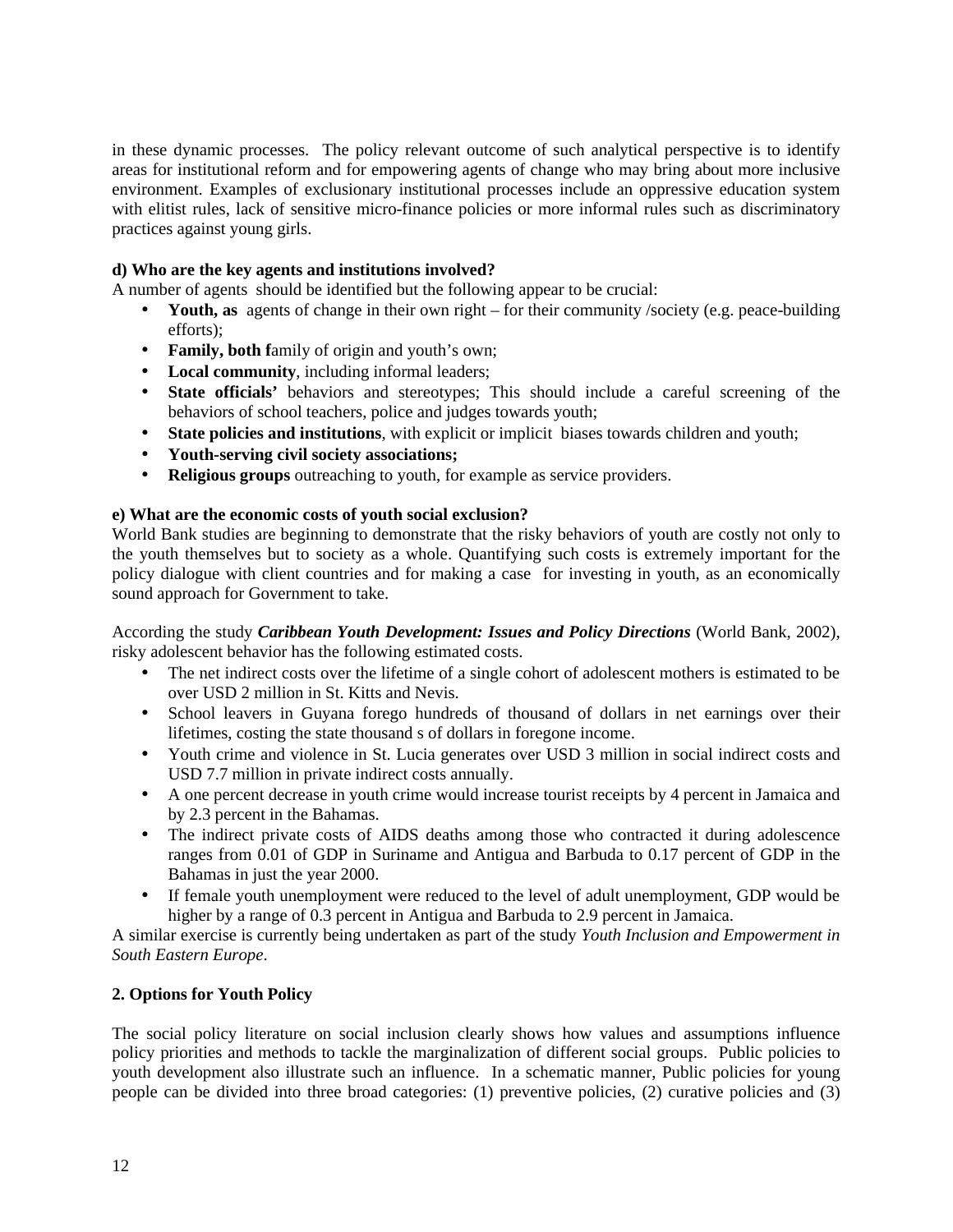empowerment policies. Each of these policies can be targeted to youth only, or benefit youth although not specifically targeted to them.

Preventive policies try to counteract the processes that generate the problem, allowing measures to be adopted before problems arise<sup>27</sup>. So far, however, such policies have fallen mainly under sectoral approaches, with the illustrative example of health policies. Such policies typically include awarenessraising campaigns for youth regarding safe sex, drug-free environment etc.

Curative or protective interventions are mainly designed to serve young people in difficult or at risk situations, in the context of a wider range of socially vulnerable groups. The focus is on the restoration of rights which have been violated and leads to compensatory action and protective measures. These policies see youth as being in danger and in need of protection against threats to their development. For instance, social protection approaches on youth at risk certainly fall in the category of protective policies. Unfortunately, these policies tend to be top-down and to view youth as a "problem that needs to be solved". Recent analysis indicates that a shift in the emphasis from curative toward preventive interventions- from treating the symptoms to dealing with the causes- is more effective.<sup>28</sup>

Empowerment policies mainly focus on the full development of the capacity of young people. They allow measures to be adopted before problems arise, and concentrate on realising the rights of young people through their participation in the decision-making process at local and national levels, across sectoral policies. Empowerment policies view youth as an asset for development, a medium-long term investment for creating thriving societies, and a base for social capital development. They also promote youth social inclusion by offering educational opportunities in the values and practice of democracy, citizenship and civic engagement. While empowerment policies have a strong element of prevention, they also incorporate dimensions of youth participation, citizenship and cultural identity which are not components of typical preventive or curative policies.

Ideally, curative, preventive, and empowerment policies should reinforce each other to enable young people to realise their full potential. This is particularly the case in societies with high levels of civil and ethnic conflict, high youth unemployment and poverty, as well as trafficking of children and young people. Within the World Bank, the Social Development family strongly supports an empowerment approach to youth policies, while taking into account youth needs and the barriers to their inclusion in a multi-dimensional way. As pointed out in *Youth: Strategic Directions for the World Bank*, the Social Development approach is also especially suited to build the necessary bridges among the various World Bank sectors.

#### **3. Multi-dimensional Framework for Youth Policy**

The diagram below represents the different levels on which a social development approach to youth can function. On the positive side, supporting the development of life and livelihood skills for youth can result in increased social capital on the community level. This, in turn, builds social cohesion for the society as a whole. The overall environment can contribute to this process by providing resources for youth or having policies which enhance youth empowerment. Specific assets for youth that can provided at community level include youth-friendly spaces.

<sup>&</sup>lt;sup>27</sup> Youth forum/OSCE.

<sup>&</sup>lt;sup>28</sup> Martin Godfrey, "Youth Employment Policies in Developing and Transition Countries: Prevention as Well as Cure" draft World Bank commissioned paper, March 2003. Alexandre Kolev, "Addressing the Problem of Youth Unemployment in South East Europe: Evidence and Practices" work in progress- World Bank, April 2003.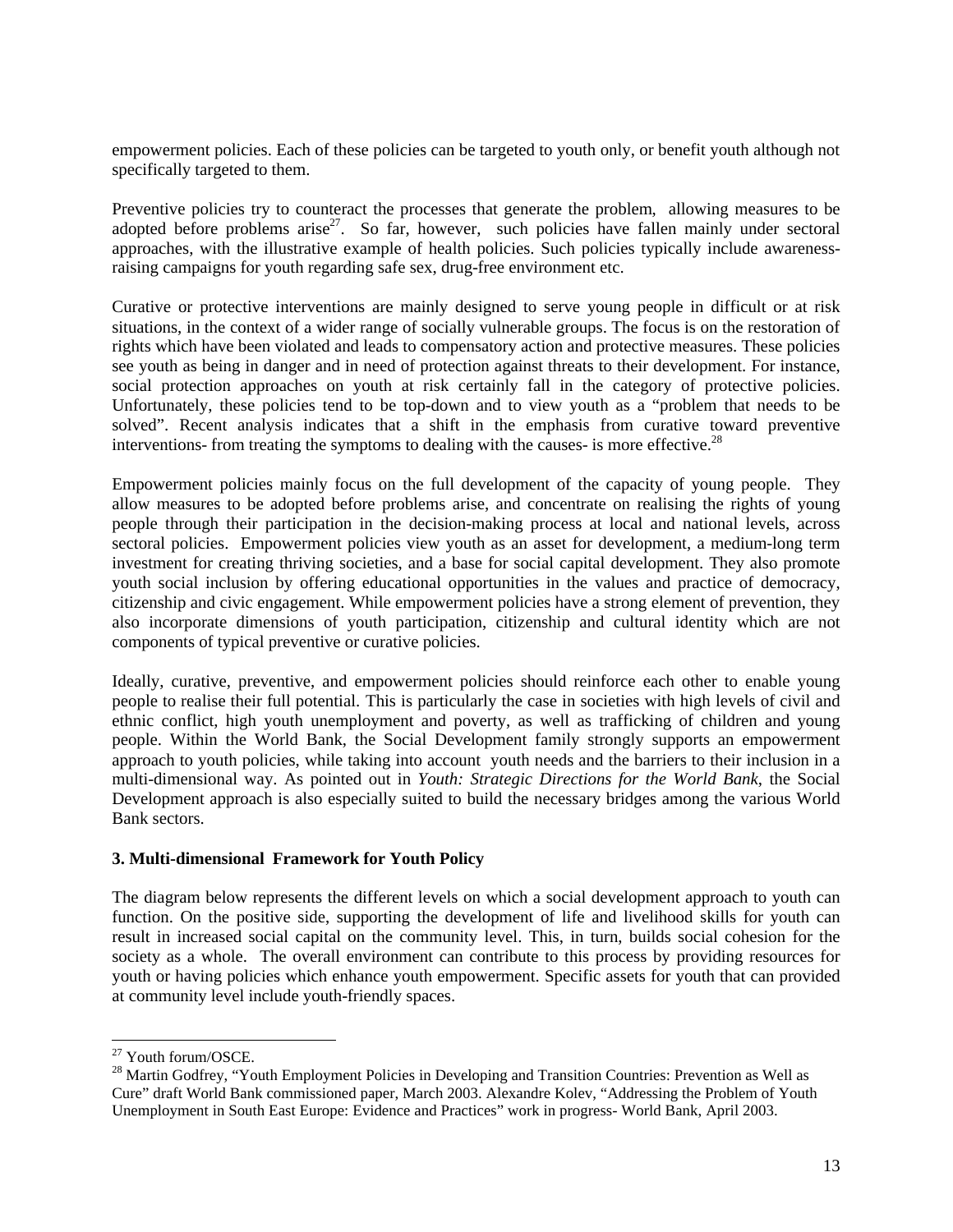On the negative side of the equation, institutional barriers to youth participation and to their access to economic assets (livelihood skills credit, training, income generation and housing), and social assets ( livelihood skills, information, social capital, culture and leisure opportunities) all contribute to disempower youth. On the community level, this manifests itself as social exclusion and a lack of social cohesion. When youth engage in risky behaviors, there is a direct impact on the community, and the overall effect is multiplied for the society as a whole.

Multi-dimensional interventions on youth seek to emphasize the creation and strengthening of assets at all three levels (individual, community, and macro-environment) and to break the negative cycle illustrated above. Part of the vision described here requires engaging with youth in all their diversity, taking into account their age (differentiating between young adults and teenagers), socio-economic levels, gender, ethnic origin, or location (recognizing the isolation of rural youth or the specific difficulties experienced by young migrants in urban and peri-urban areas). $^{29}$ 



#### **Graphic 1: Framework for Youth Inclusion and Empowerment**

Source: La Cava and Lytle, 2003.

 $29$  For a more comprehensive approach on multi-dimensional policies for youth, see La Cava and Lytle 2003.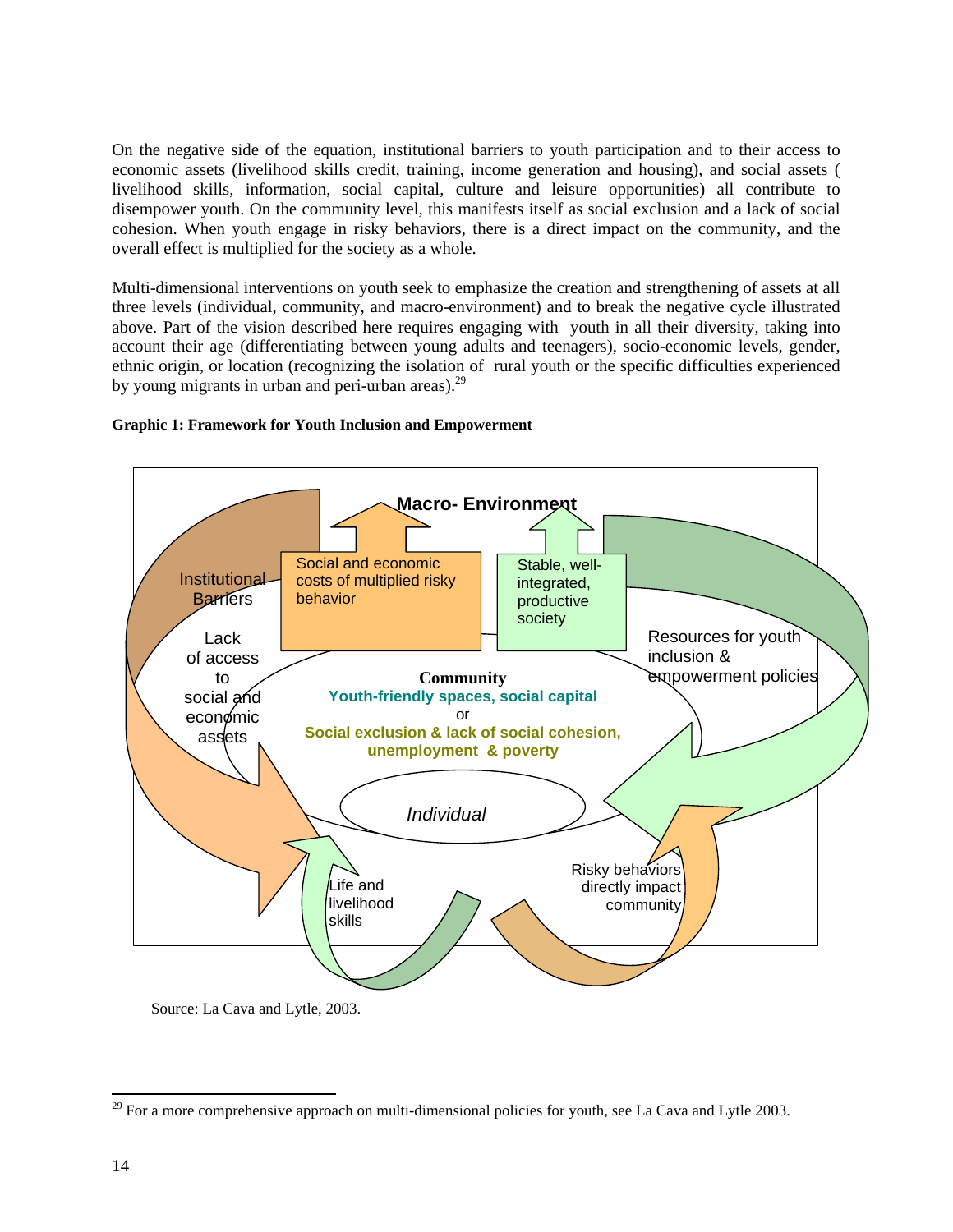#### **VI. Operational Directions On Youth Policies and Investment Projects**

The key directions emerging from the ECA operational experience with broader World Bank implications for youth empowerment fall into three broad categories: (i) designing policies and programs that take an integrated approach to youth issues, (ii) making youth initiatives sustainable and (iii) youth investment financing.  $3^{\circ}$ 

#### **Multi-dimensional policies and programs**

- Focus on the multi-dimensional needs of youth, encouraging multisectoral approaches to their empowerment.
- Accelerate the development of comprehensive rights-based youth policies, with youth fully participating in policy design, implementation, monitoring and evaluation.
- Support youth empowerment by increasing access to quality formal education and non-formal education (with special focus on life and livelihood skills, as well as peer education).
- Improve access to new technologies.
- Improve young people's access to information.
- Support the development of youth friendly services and spaces and youth friendly approaches in existing services.
- Increase employment opportunities for youth, thus reducing the brain drain and contributing to the economy.
- Establish or strengthen mechanisms for youth policy development at all levels and in all relevant ministries.
- Design programs ensuring the inclusion of rural youth, with focus on outreach services.
- Adopt more gender sensitive youth policies and programs, being more responsive to the specific interests and needs of young women and men, and to the gender relations in their own households or families.
- Ensure greater coverage and inclusion of minority and marginalized groups, returnees and internally displaced young people, through scaling up existing innovative approaches.
- Ensure that national youth policies and programs recognize, and contribute to, the fight against human trafficking, violence, abuse and social exclusion, focusing on both prevention and rehabilitation.

#### **Box 5: The Moldova Youth Inclusion LIL**

l

A recent example of a youth multi-dimensional investment is the **Moldova Youth Inclusion LIL**, currently under preparation under as SD TTL. This LIL will test whether beneficiary youth (16- 25) from vulnerable rural and peri-urban households can engage in positive economic and social practices in response to an integrated package of youth-oriented services and opportunities. The integrated package will entail creating synergies between three inter-related types of interventions in selected regions: (i) creating enabling conditions for facilitating access of youth to skills and assets leading to better economic participation (business skills, pilot outreach micro-credit); (ii) support to youth-serving spaces and local civil initiatives for youth inclusion, in strong collaboration with UNICEF-Moldova; and (iii) institutional approach, developing the capacity of a network of government and civil society partners to address youth exclusion in an integrated manner.

 $30$  These were developed in conjunction with UNICEF as part of the on-going partnership in South East Europe.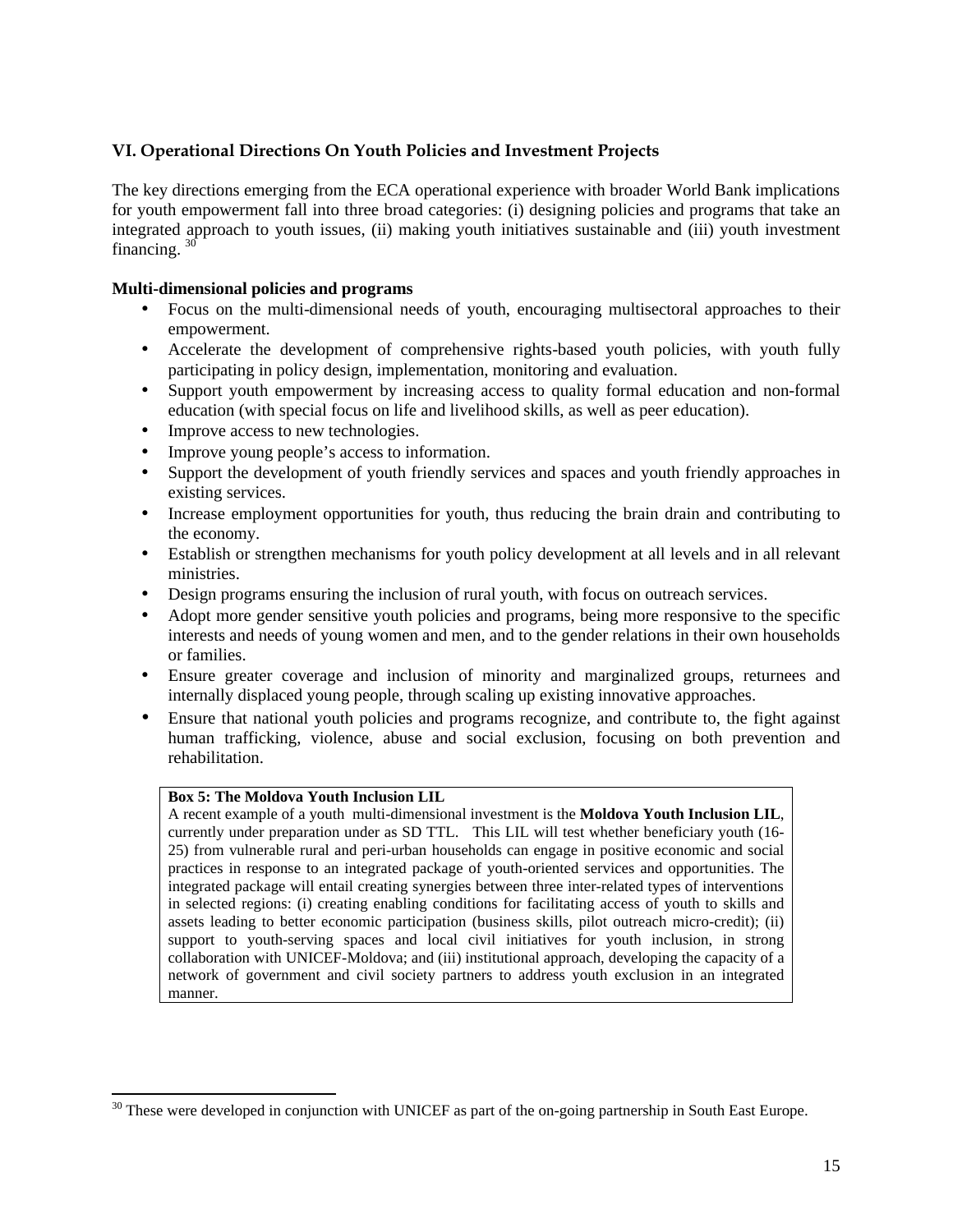#### **Sustainable youth initiatives**

- Strengthen partnerships among government, civil society, and networks in the youth sector.
- Increase youth participation in all aspects of public life and support their right to play a significant role in identifying and shaping responses to their problems, in close cooperation with families, communities, and civil society.
- Scale up community-based best practice projects and promote the inclusion of youth from different marginalized groups in community development programs.
- Establish, or strengthen, mechanisms for youth policy development at all levels and in all relevant ministries.
- Designate strong focal points to coordinate and monitor youth policy. Country experiences (for example, Macedonia and Moldova) show the potential of youth ministries in this respect.
- Transfer know-how from NGOs/UNICEF to Youth Ministries, agencies and local governments, especially for building capacity on participation, empowerment and community driven development.
- Create conditions for making youth relevant data reliable and regularly available through strengthening the capacity of national statistics systems and qualitative research to assess youth conditions and needs.
- Develop robust indicators and adequate, participatory mechanisms for monitoring the development and implementation of youth policy.
- Increase human and financial investment in youth in the region.
- Facilitate horizontal dialogue and sharing of experiences by youth institutional and civil society representatives from various countries.

#### **Youth investment financing**

- The high cost of not investing in youth should be taken into account in the policy dialogue with borrowing countries and relevant international financial institutions.
- Increase stand-alone investment operations focused on adolescents and youth, while maintaining traditional social-sector based investments.
- Extra-budgetary and untied financial resources in the form of grants should be raised for preparation of youth-related activities and lending projects with the assistance of bi-lateral donors (see box 8).

#### **Box 6. The World Bank Social Development Initiative for South East Europe (SDI-SEE)**

Funded by Italy's Development Cooperation and the World Bank, SDI-SEE has been instrumental in raising the profile of young people, in the ECA Region. Set-up as a stand alone trust fund, the SDI funded innovative work on youth development and social cohesion through grants in some of the poorest/conflict affected countries in the sub-region, i.e. , FYR of Macedonia, and Bosnia Herzegovina. Through these initial seed grants allocated for project preparation and analytic work, the SDI succeeded to expand the Social Development lending portfolio on youth issues especially in IDA countries, at a time of declining budget availability. For this reason, the SDI can offer an interesting model to be scaled up and replicated in other regions of the World Bank

One potential model to be pursued along these lines is a global youth fund jointly administered SP and SD, with possible participation by UNICEF. Such a fund could be partially financed through net income and through the support of bilateral donors. Bilateral donors could allocate funds according to their own set of geographic and strategic priorities. Other possible partnerships to be pursued could include corporate foundations as large firms are increasingly developing policies of corporate social responsibility. The rationale behind a global fund is based on the extent to which global trends affecting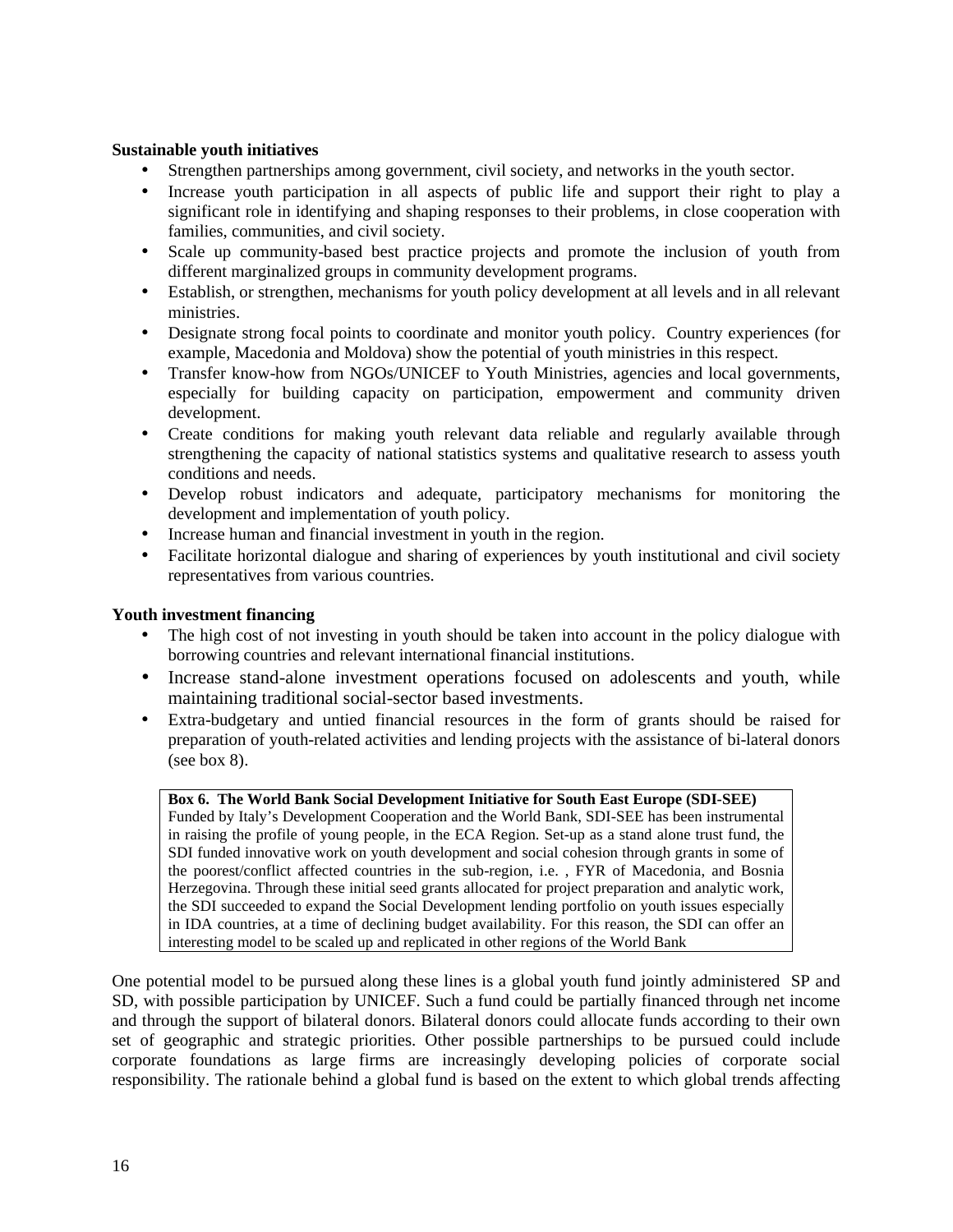youth are remarkably similar not just in Latin America and Eastern Europe, but also in the Middle East and in Africa.

The global youth strategy paper makes a strong case for World Bank involvement in youth policy and investment programs. It also lays out the different comparative advantages of World Bank instruments and players, and opens new opportunities for SDV involvement in multi-dimensional youth programs. As a result, an institutional partnership is being established between SDV and HD (Social Protection) for the implementation of the Children and Youth Strategy. Key existing and/or potential new activities are the following:

- multi-sectoral analytic and strategic work led by SD staff;
- cross support to create capacity in different regions for the development of youth policy and investment programs;
- policy dialogue with client governments and assistance to launch multi-sectoral strategies/action plans on children and youth;
- preparation and/or management of stand-alone youth investment programs or youth components of larger projects;
- establishment of youth participation mechanisms in Bank activities, at country, regional and global level (i.e. Youth Voices and the upcoming youth regional consultations of the Children and Youth Strategy);
- demand-driven design of learning activities for youth-related policies and operational activities, possibly in collaboration with WBI.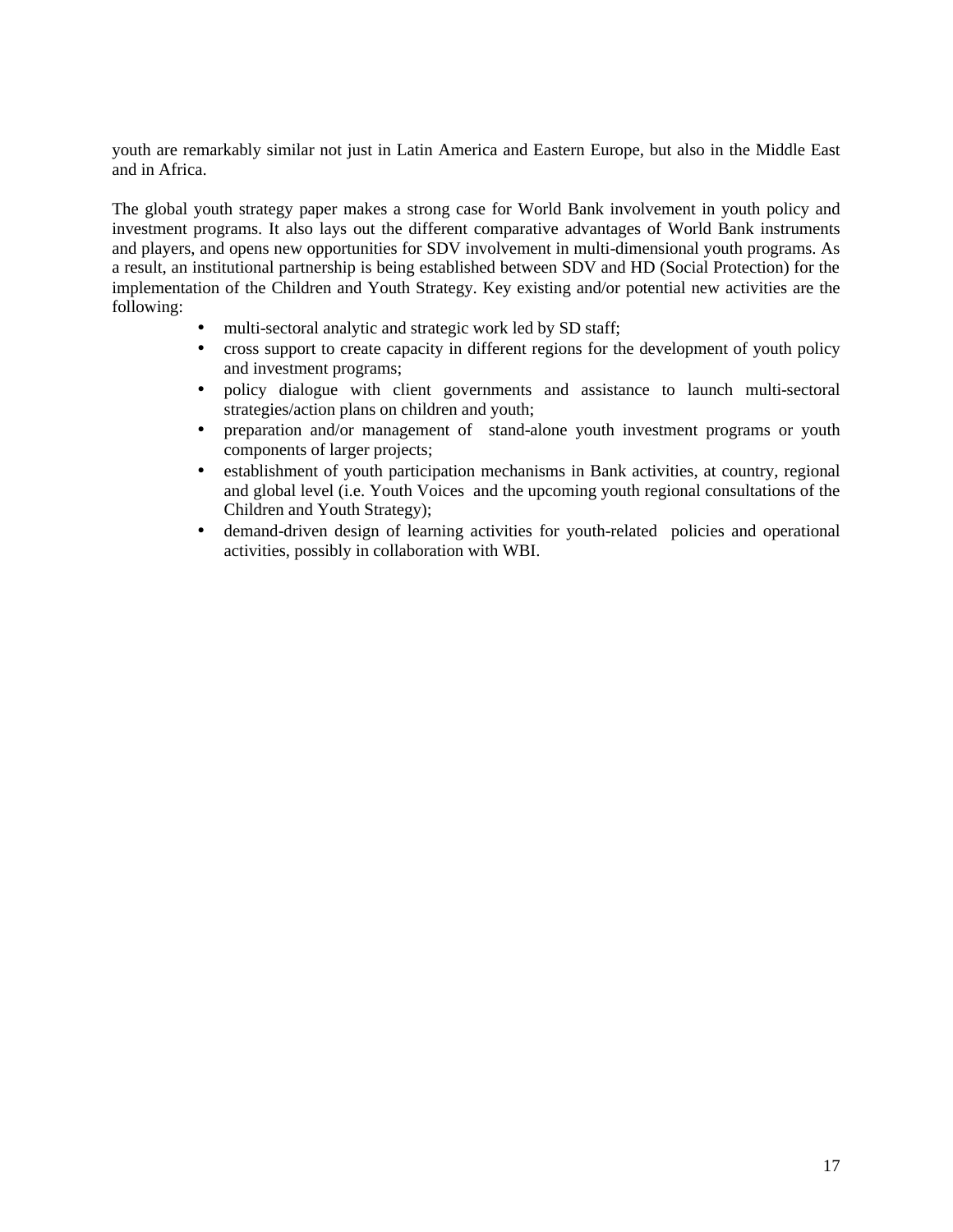### References

BASE Investigaciones sociales (2002) *Juventud y Exclusión Social en el Paraguay*. Report commissioned by the World Bank (Estanislao Gacitua Mario).

Collier,P and Hoeffler (2001), A Greed and Grievance in Civil War, World Bank.

Cortazar, J. (1997), *La juventud como fenomeno social . pistas teoricas para comprender el periodo juvenil en el Peru*. Lima, Universidad Peruana.

Cunningham, W. and Correia, M. (2003), *Caribbean Youth Development: Issues and Policy Directions*, The World Bank.

Donoso Clark, Maria (2000), Trinidad and Tobago, *Youth and Social Development: An Integrated Approach to Social Inclusion*, World Bank.

Erikson, E. H. (1968), *Identity: Youth and Crisis.* New York: Norton.

ESA Consultores (2002)*, Niños de Tegucigalpa*, Report commissioned by the World Bank (Maria Valeria Pena).

Gomart, E. (2002), Youth in ECA: A Vulnerability and Social Exclusion Perspective, Report prepared for the ECA Youth Regional Multi-sector Team Learning Initiative.

Holmes, J. (2001), *Terrorism and Democratic Stability*, Manchester University Press.

Kuehnast, K. (2001), "Ten reasons why youth inclusion efforts matter in the Central Asian region", Report prepared for the ECA Youth Regional Multisector Team Learning Initiative.

La Cava and Lytle (2003), *Youth : Strategic Directions for the World Bank*, www.worldbank.org/childrenandyouth

Quintana, R. (2002), *Desk Review: Los programas de juventud en America Latina y el Caribe: Contexto y Prinicipales características,* IDB Washington DC

Rampele, M. (2003), *Being Young in South Africa*.

Rashid, *A. (2002) , Jihad: The Rise of Militant Islam in Central Asia.*

Rodriguez, E. (2002) "Juventud, Desarrollo social y Políticas Públicas en América Latina y el Caribe" in Carlos Sojo (ed.) *Desarrollo Social en América Latina: Temas y Desafíos para las Políticas Públicas,* San José de Costa Rica:FLACSO-World Bank.

Slabbert, F. van Z.; Malan, C.; Marais, H.; Olivier, J and Riordan, R. (1994). *Youth in the new South Africa.* Pretoria: HSRC.